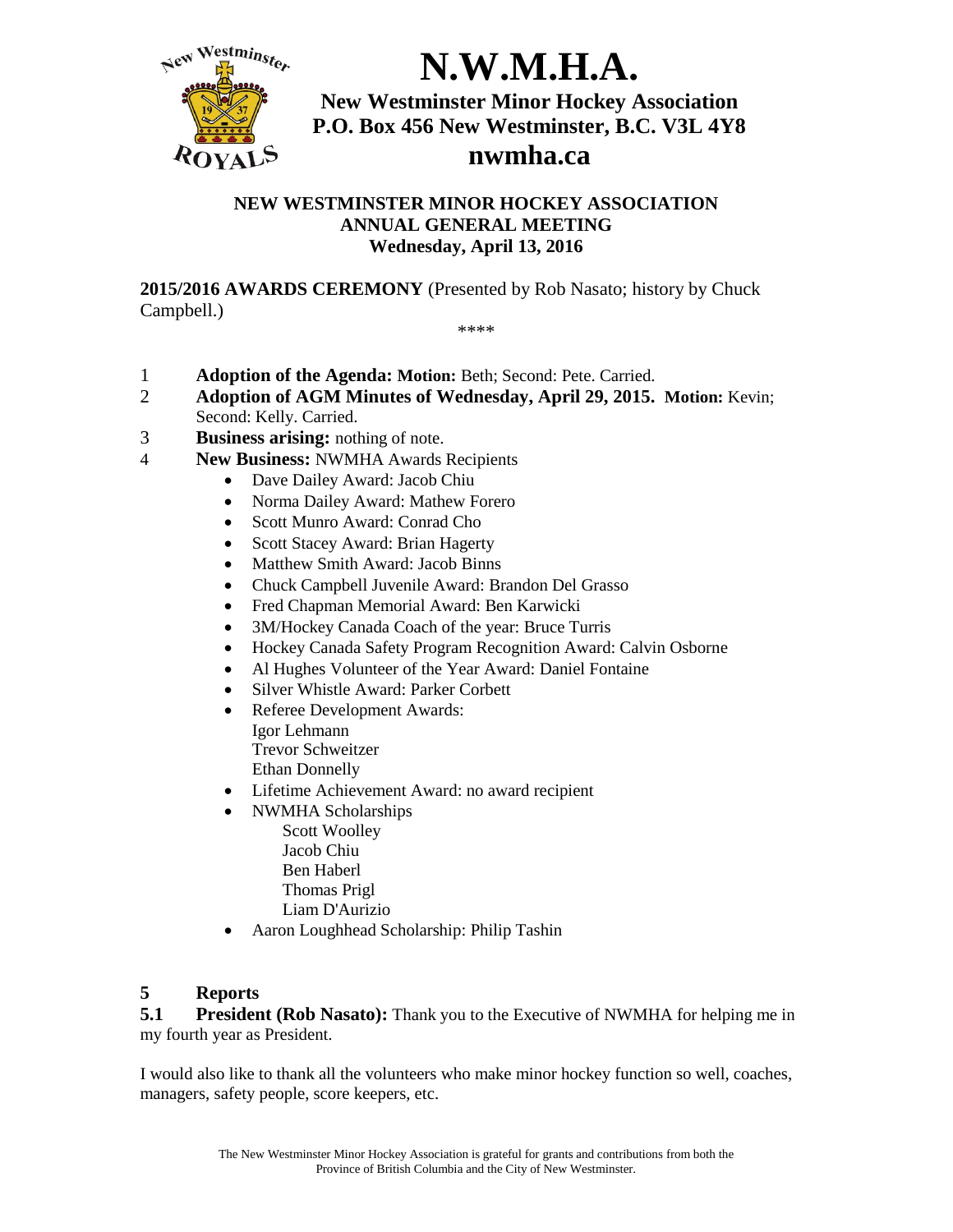

Thanks yet again to Ron Booth and the rest of the City staff that we work closely with.

Season in review:

For the overwhelming majority of players, team officials and parents the year was yet another success. Unfortunately, there were a larger number of disciplinary issues to attend to this year than has occurred in the past. Some parents seems to forget that minor hockey is organized and run by volunteers

#### May 2015:

-Nominated Chuck Campbell for the board of directors of BC Hockey

-PCAHA AGM: resolutions for BC Hockey AGM were discussed and I took a leading role in the discussions. The big issue was membership and the proposal as presented would have resulted in minor hockey having a much smaller voting power at the BC Hockey AGM.

June:

BC Hockey AGM:

-Attended by 7 Executive members.

-Many seminars attended and important information brought back from meeting.

-Took a leading role in the resolutions which were the biggest restructuring of BC Hockey ever. Many of the resolutions were amended, with the controversial three issues being tabled. -Chuck Campbell was elected to the BC Hockey board.

July:

-Chuck resigned as Treasurer as required by his election to the BC Hockey board. I would like to extend the thanks of NWMHA for Chuck's years of service. -Kurt was recruited to be his replacement.

August:

-I was recruited to be on the Governance committee for BC Hockey.

-New non-parent coach applied to coach in NWMHA. Martin Lesko was given the Juvenile A1 team and had a great year.

September:

-Team declaration was difficult – in particular, in Peewee. Due to the numbers, we had a choice of three big teams or four small teams. We decided on four small teams which eventually created problems as all teams needed call-ups on a regular basis.

Tryouts:

-Always a stressful time of year; but, overall, they went well. -Decided to do more "A" teams than any other year with A2 teams at Atom, Peewee, and Midget.

Balancing:

-Always a tough process that needs to be completed in a short amount of time but, through the hard work of the DM's and the coaches, we were able to get our team balanced with only a few late moves.

-"Sportsmanship Starts in the Stands" program introduced by BC Hockey; two meeting held.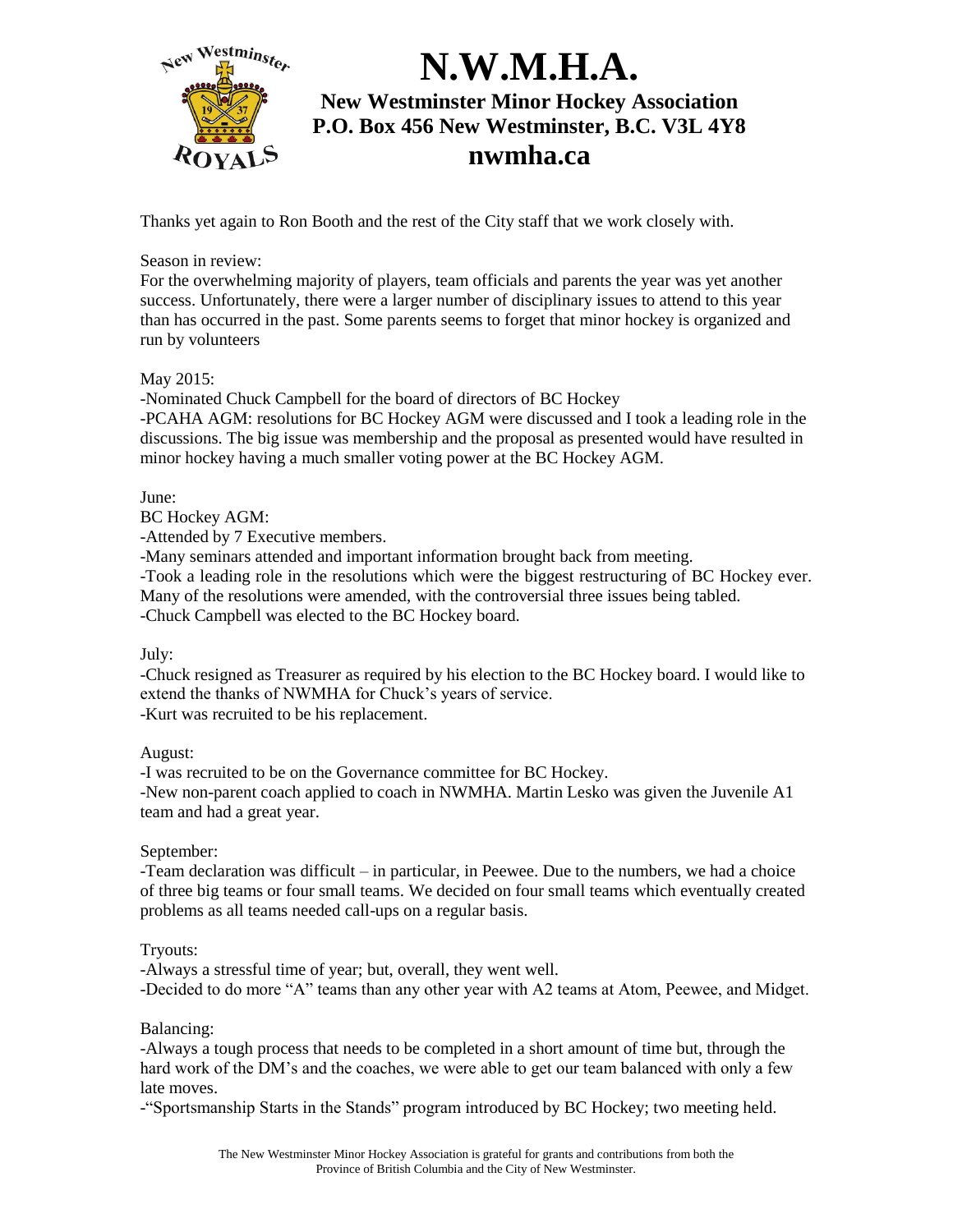

-NWMHA Coach and Manager meetings were held; the need to stress the use of ice is critical.

#### **\*\*\*\*\*New Westminster chosen for Rogers Hometown Hockey, Feb 13-14, 2016.\*\*\*\*\*\***

October:

-RIC resigned. Unfortunately, recruitment for a replacement unsuccessful.

-Hometown Hockey planning began……..and continued all year.

-Hockey Academy presentation made to Exec.

-Cross ice hockey for H2 this season and H3 next season introduced.

November:

-BC Hockey Governance meetings – trying to come to resolution on the primary issues from the last AGM

-Guest speaker, Nigel Shakles, President Seafair attended our executive meeting. Presidents are working together to learn 'best practices' from each other.

December:

-Aaron Loughead, former player and coach in NWMHA died in a motor vehicle accident while going to visit his mother on Vancouver Island. Many NWMHA families attended his funeral just after Christmas. The family has set up a scholarship fund in Aaron's memory, we will award the first winner tonight.

-Another very successful Herb House tournament. The family of the late Herb House were involved in the closing ceremonies.

January:

-Hometown Hockey planning continued.

-Introduced written reports for exec meetings to speed up meetings.

February:

#### - **Hometown Hockey FEB 12, 13, 14.**

- The lead-up to the event required a lot of time and planning. I would like to extend a huge thanks to Daniel Fontaine for his many hours of planning. NWMHA did something no other town has done by running a pep rally of our own: approx. 300 kids on the ice for a skate, followed by approx. 1000 people attending a Bantam A1 game, where approx. 20 free prizes were handed out. -BC Hockey Governance Committee came to consensus on the controversial issue of membership.

-One team NWMHA was fined for no showing at a game.

March:

-Executive decided to name the Juvenile Award after long time NWMHA Exec member, Chuck Campbell.

-Bobby Love and Al Hughes tournaments were both huge successes.

NEXT SEASON: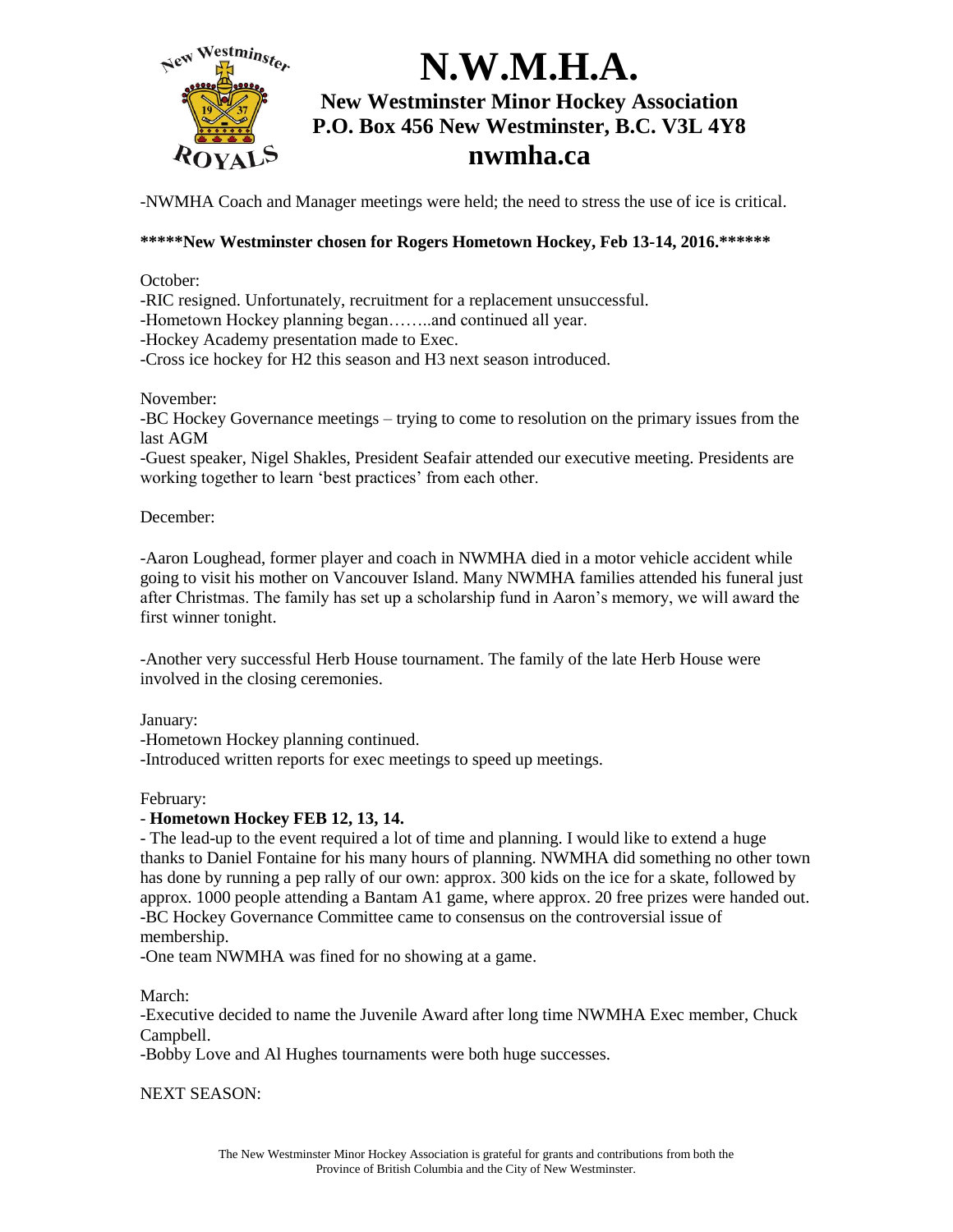

My goals going forward are similar to the past few seasons:

-Player, Goalie and Coach Development

-Continue to evolve our governance and address matters that may need to be addressed with the new Societies Act.

-Providing the best possible minor hockey program we can, while stay fiscally responsible. -Recruit my replacement!!!!!!

 $5.2$ **st Vice President (Dave Schweitzer):** First off I would like to thank everyone on the executive for all of their time and effort this season – it has had its ups and downs, for sure.

(1) I would also like to thank all of the coaches, managers and other parents for volunteering so much of your time this season to make it so successful for the kids who play hockey in New Westminster.

(2) Our Vancouver Giants Fundraiser was held January 22, 2016. A huge "thank you" to all of the volunteers and managers who helped to make the night such a success. As an association we sold 659 tickets. We had 32 volunteers selling 50/50 tickets at the game and our 50/50 sales were \$6841. \$302 was raised for our financial assistance fund and each volunteer made a profit of \$85 for their respective teams.

(3) Hometown Hockey was a huge success. Thank you to all the sponsors who donated prizes for this special event including Bruce and Kyle Turris.

(4)Thank you to Scotiabank for their very generous \$5000 sponsorship for this season.

(5) As chair of the Grievance Committee I've been involved in 5 suspensions this season, 3 players and 2 parents. Let's just say that this has been the lowlight of the season for me.

It's been a very difficult decision but, for many reasons, I have decided not to run for VP1 next season.

Thank you.

**5.3 2** 2<sup>nd</sup> Vice President (Daniel Fontaine): The NWMHA successfully held four tournaments over the course of the last year. They include:

- o **Herb House Midget A**
- o **Herb House Midget C**
- o **Al Hughes PeeWee C**
- o **Bobby Love Atom C**

We initially set aside 8 spots per tournament. But due to overwhelming interest, we increased both the Herb House Midget C and Bobby Love Atom tournaments to 10 teams.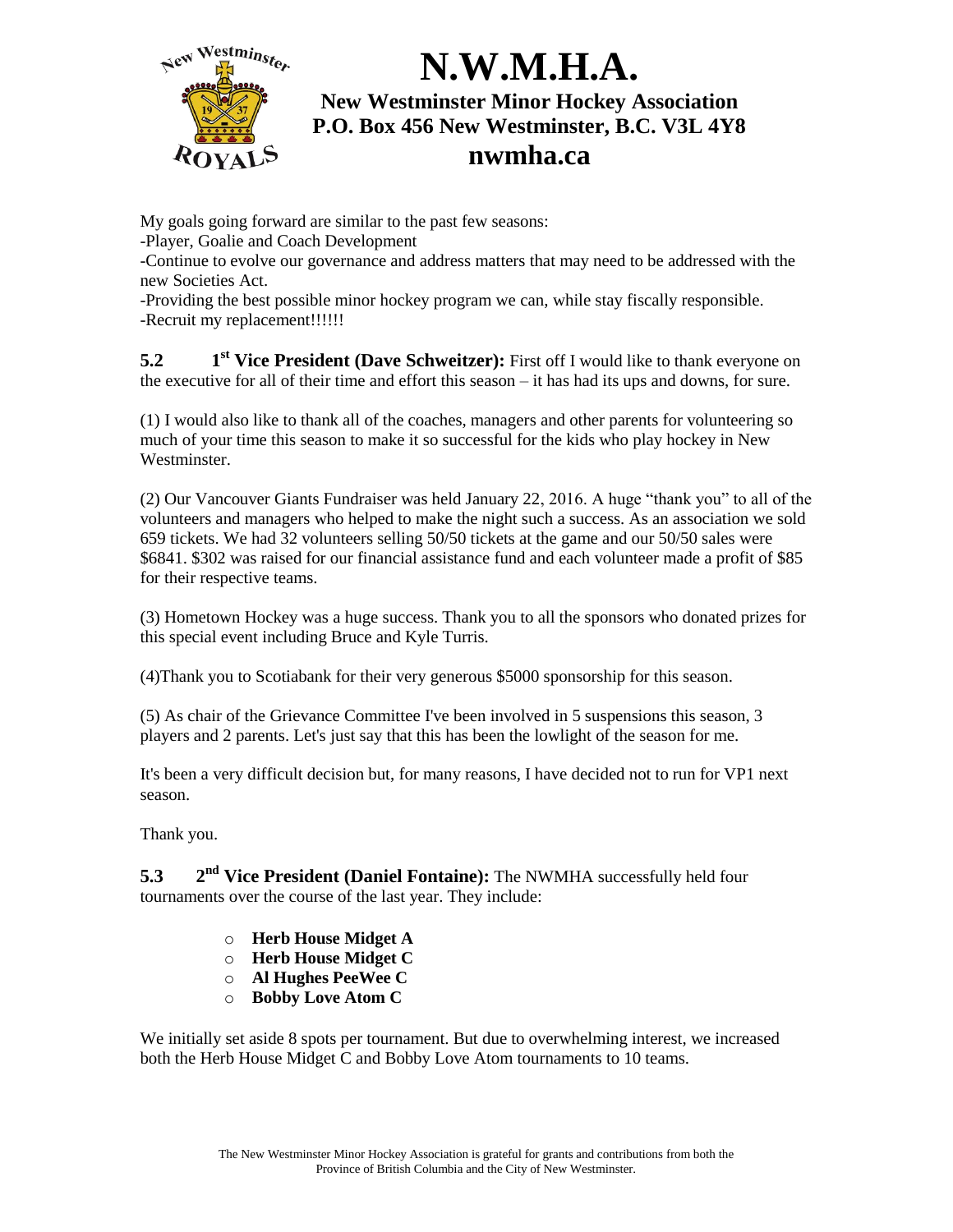

There has been tremendous interest in all of our tournaments this year with a waitlist established for each of them. We also did very little to pro-actively market our tournament this year compared to 2014/15…yet had more applications due to word-of-mouth recommendations.

Some of the new initiatives we introduced over last two years include:

- o Brought the printing of tournament program in-house. Designed a new electronic template which allows for more control of quality and content.
- o Live announcer & music at most Queen's Park games & all medal games.
- o *Most Sportsmanlike Team* awarded and presented.
- o Invited dignitaries and hockey personalities to participate in gold medal game ceremonies.
- o Secured sponsors for intermission prizing at Queen's Park.
- o Updated raffle table prizing strategy & guidelines resulting in significant increase in revenue per team.
- $\circ$  Invited the House & Hughes families to participate in gold medal ceremony activities.
- o Each player registered for spring tournaments provided with approx \$50 in gift coupons and swag. Most coupons were from local merchants in New Westminster.
- o Swiss Chalet set up a new hockey fun zone in foyer of Queen's Park Arena.
- o Increased audience and family participation through the use of our new intermission trivia game.
- $\circ$  New profile in print program of local hockey player Brent Hughes  $+$  section on tribute to hockey history in New Westminster.
- o Promoted the Bobby Love and Al Hughes tournaments in the Hometown Hockey promotion in the New Westminster Record newspaper.
- o Made our print program available by PDF download on our NWMHA website.
- o Communicated more regularly to potential teams interested in registering by providing regular updates on our website on the status of available slots.
- o Acknowledged the hard work of team managers by offering them a chance to win one of two special door prizes.
- o Conducted online surveys of team managers to obtain feedback.

#### **Communications | Ongoing and Regular Activities**

- o Attended and spoke at the September team managers meeting at Queen's Park Arena.
- o Managed supplies and materials.
- o Liaised with Park and Recreation staff to facilitate better on-site communication.
- o Liaised with Mayor Cote's office in order to secure his participation during gold medal game official puck drop.
- o Attended over 90% of NWMHA Board meetings.
- o Drafted a weekly "Tournament Update" which was emailed to each team manager registered in the tournament. Approximately 8-10 weekly updates are developed and distributed per tournament. They included vital information about the tournament and what NWMHA required from each team.
- o Sent a personal thank you letter to each sponsor, advertiser and committee volunteer.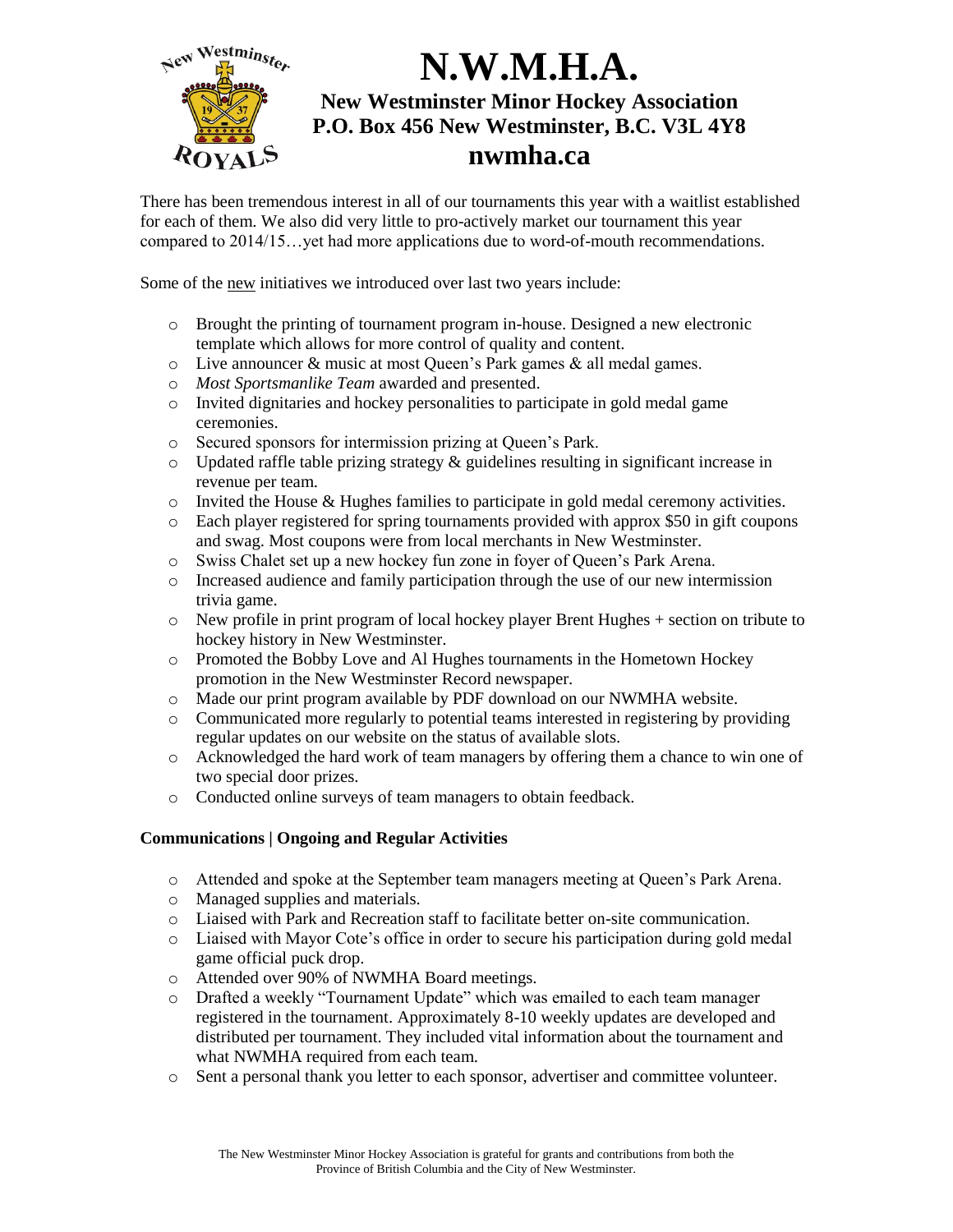

#### **A review of last year by the numbers:**

- o 36 teams participated in our tournaments over the last year
- o 3 teams were from Vancouver Island
- o 4 New West teams hosted & played
- o \$470 dollars raised per team during the spring tournament raffle
- o \$1,900 raised during spring tournament to pay for 400 new print programs we distributed for free as well as intermission prizing
- o 0 issues required to be dealt with by our Tournament Dispute Committee
- o 0 formal complaints from any team
- o 5 meetings of the Tournament Committee between September 2015 and February 2016

#### **Tournament Fees**

After having slightly increased fees last year to address the elimination of the 50|50 draw, there were no increase in fees this year.

#### **Tournament Materials**

What follows are some of the items players are eligible to receive as part of their registration fees:

- o Terry cloth towel for MVP
- o T-shirt
- o Most Sportsmanlike Team Award Framed Certificate
- o Specially designed bronze, silver and gold medals
- o Post-game snack & drinks [Herb House players do not receive snack]

NOTE: Referees participating in the spring tournament received a free hot dog/snack & drink after completion of game.

Although it is anecdotal, it would appear the attendance at this year's tournaments was slightly higher than last year. In part this could be attributed to the additional media coverage we secured as well as the promotion of the tournament during the *Rogers Hometown Hockey* Event in February.

#### **Volunteer Recognition | Participation**

We continue to attract some amazing volunteers. With the exception of a few slots this spring, all of our volunteer time slots were filled well in advance of the games.

While it is difficult to recognize everyone who contributed so much to make our tournaments a success, it is worth making note of a few special individuals. This is due to the fact that they provided exceptional contributions to a tournament despite the fact they did not have children playing in it: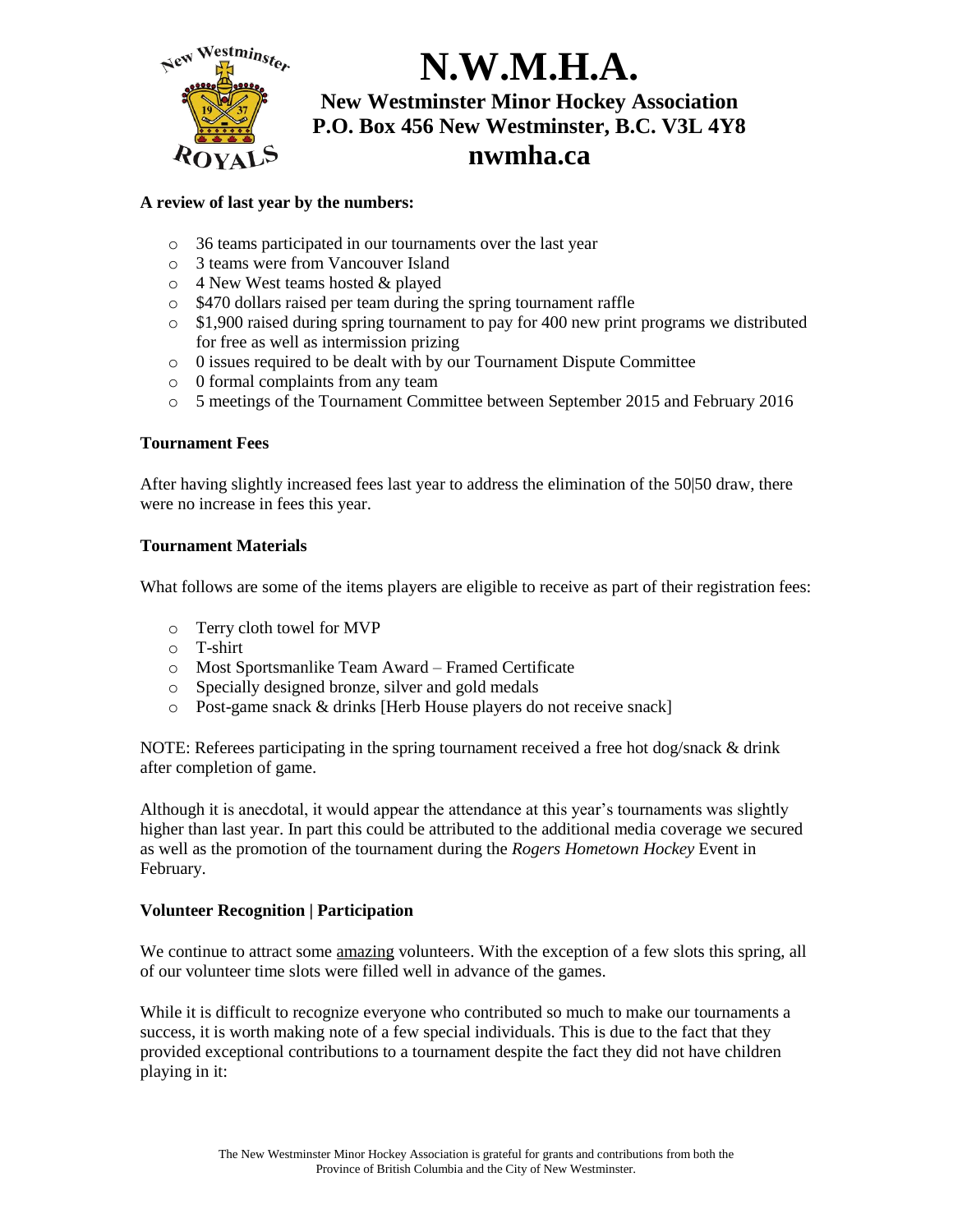

- o **Leanne Piendl** developed our tournament schedules and spreadsheets
- o **Beth McNaughton** helped coordinate our head table for Herb House, Al Hughes and Bobby Love Tournaments.
- o **Martine Lehmann** supported the Herb House Tournament and put in countless hours at the head table during Al Hughes and Bobby Love.
- o **Robyn Doig**, volunteer referee coordinator for PCAHA assisted us during the Herb House Tournament.
- o **Bernie Lehmann** assisted in securing a significant amount of sponsorships for the Herb House Tournament.

A small gift of recognition was provided to Leanne, Robyn and Beth to recognize their extraordinary contribution over the years.

A well-deserved recognition also goes out to **President Rob Nasato** for the numerous hours he spends in advance and on-site during the actual tournaments. It is most appreciated by the parents, players and all those who participate.

#### **Tournament Committees**

This year brought a set of new faces to our tournament committees who did a stellar job. They included:

**Herb House Tournament -** Cindy Semkew; Arlene Carey; Shelly Klimchuk; Sherina/David Raza; Mike Haberl; Nikki Binns; Samantha Balfour; Bernie Lehmann; Beth McNaughton; Andrea Fontaine; Rob Nasato; Jennifer Lauener

**Al Hughes & Bobby Love Tournament -** Tiffany McMullen; Barb Drake; Bud Sage; Barb Anderson; Rick Noniewicz; Beth McNaughton; Rob Nasato; Lorie Murraine; Andrea Fontaine

#### **Referees**

The feedback we received regarding officiating this year was very positive. The referees were professional, showed up on time and we had a limited number of unexpected cancellations. A big thanks to Kelly Corbett & Robyn Doig for all their support in managing this for us.

#### **Tournament Sponsors & Advertisers**

What follows is a record list of tournament sponsors/advertisers we secured this year.

Key West Ford ; Ippolita Corcione – Park Georgia Realty; Dairy Queen; Judy Darcy MLA & Peter Julian MP; Swiss Chalet; Textile Innovations; Hyack Excel Tire; Minit-Tune; Fraserway RV; Boston Pizza; Subway Restaurants; BCAA; Freshslice Pizza; Boston Pizza; Buy-Low Foods; Hughes Family; Landmark Cinemas; Subway Restaurants; Douglas College; Rogers Hometown Hockey; The Record; Save-on-Foods; City of New Westminster; BC Care Providers Association; SafeCare BC; Kal Tire; KidsSport; Safeway; Lowe's; Sanderson Concrete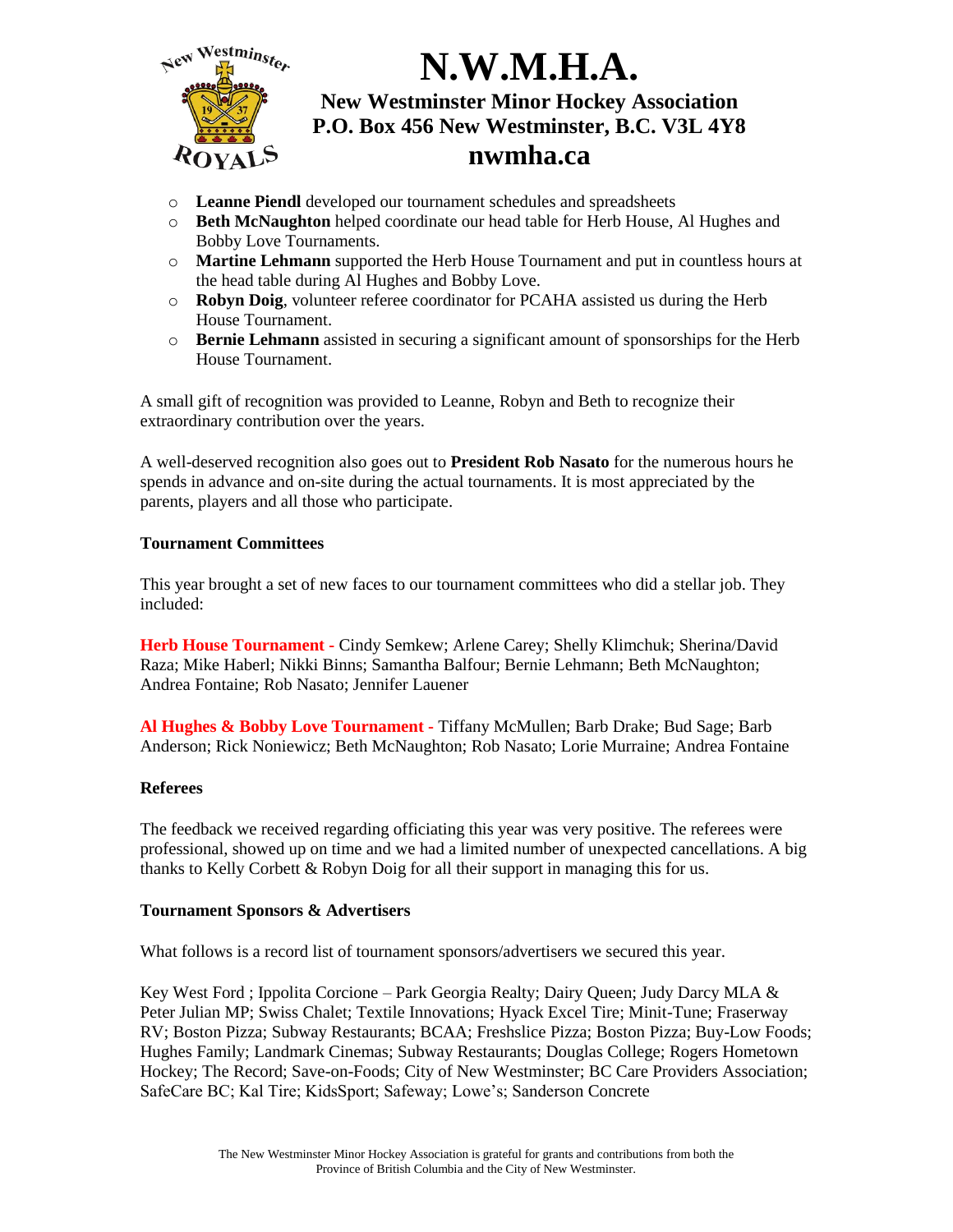

Feedback from Participants:

*"Thank you!!! You and your team put on an amazing tournament!! I don't say that lightly, I have been a tournament director 4 or 5 times and am super critical about how some tournaments are run. Your team did a great job making everyone feel welcome, the kids had tons of fun and the swag was great. The siblings and parents loved the intermission trivia!*

*"I will definitely make an effort to bring a team to one of your tournaments again and will recommend them to other teams in our association." – Kerry Park Atom Team Manager*

*+++*

*"What a great time we had participating in your Atom Spring Tournament. Now that the season is over and the dust has settled I am now preparing for next year. Can you sign us up now for Spring tournament 2017?" – Ridge Meadows Team Manager*

*+++*

*"On behalf of the parents, players, coaches and myself we would like to thank you and your staff for your hospitality and a job well done. We've been a participant at the Herb House Tournament for several years now and each year we look forward to this event. Hopefully we'll see you again next year at the Herb House Tournament once again. I would like to wish you and your association a Happy New Year!!" – PoCo Team Manager*

*+++*

*"Can you please pass along to the Herb House Tournament Committee a big WELL DONE for the successful tournament you just hosted. Really a first class organization putting details into the little things that make all the difference. (I especially loved the trivia and prizes…..what a great way for visitors to learn about your association, sponsors and city.)*

*Your volunteers were friendly from the first game to the last. It was a real pleasure to see, especially at the Midget level when so many volunteers have already dedicated years and years to hockey. The boys had a great weekend! The dedication and effort of your volunteers gave my son (and team) a positive experience and memory—thank you!" – Parent*

*+++*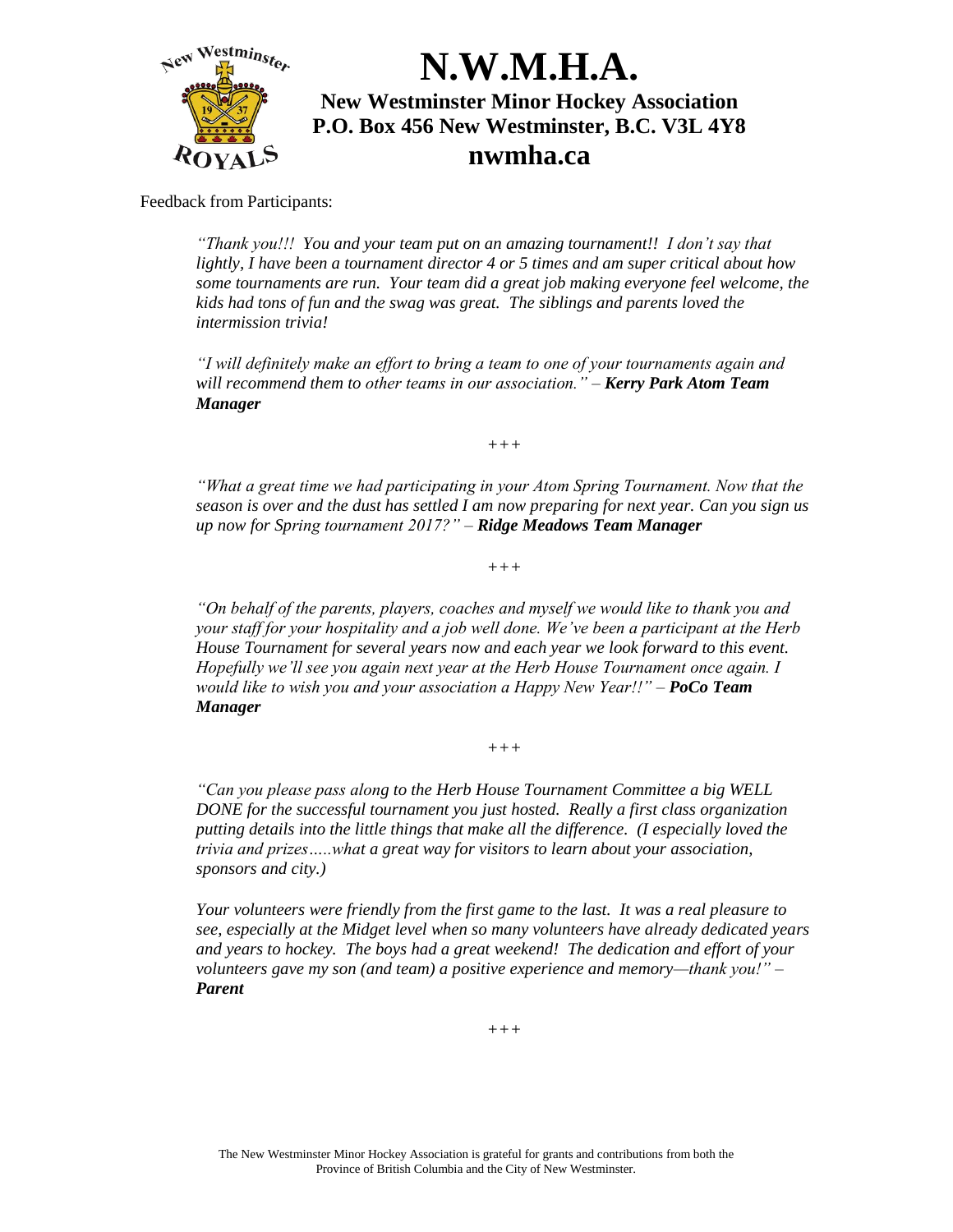

*"Just one more quick note to thank you and your team for another great tourney. Always fun coming to New West and always fun playing at Queens Park. Awesome job!" – Aldergrove Team Manager*

*+++*

*"Thanks Daniel for your hard work. You and your team did an awesome job. Hope you can relax now!" - PoCo Team Manager* 

*+++*

*"With two boys now in the final stages of minor hockey in New West we've attended countless tournaments over the years. I can say without hesitation (or even homer bias) that this was the most organized and enjoyable one we've ever attended; boy that PA guy was amazing; was expecting him to say at any moment…"and now on the out-of-town scoreboard!!"...Anyways, job well done and appreciate countless hours you've put in to make the Herb House a big success this year!" – New Westminster Parents*

#### **Opportunities for Improvement and Innovation in 2016/17**

- o Next year I would recommend that the VP, Tournaments take a more pro-active role in dialoguing with the Atom team managers who have never participated in a local tournament. This should be done early on in the fall. Perhaps a special orientation session and new print materials outlining what is expected of them by way of coordinating parent volunteers, raising funds etc…should be developed.
- o Given the significant level of interest…NWMHA could develop a new strategy to increase overall sponsorship opportunities moving forward – in particular as it pertains to our tournaments.

**5.4 3 3<sup>rd</sup> Vice President (Tracy Dunsford):** This was my first year as the Vice President 3 responsible for Safety for NWMHA. This positon involved a number of responsibilities such as coordination of the safety program, criminal record checks, team photo night, awards and a meet and greet and night.

#### **Safety Program**

I developed a one page on the safety requirements for 2015/2016 and presented at the coaches meeting in September. As well attended the PCHA Risk Managers Seminar on October 6, 2015. There were 2 injury reports submitted to me and both were a successful return to hockey. Given this was my first year as safety, there is a lot that can be done in our association. It was my hope to look at base line testing for concussions but time and limited experience did not allow for it. This should be a priority for 2016/2017.

#### **Criminal Record Checks**

I coordinated the requests for criminal record checks with a huge amount of assistance from the registrar, Janet Lakusta. As they are done on line, there is minimal work that needs to be done except to ensure they are completed by November 30 so that team officials can participate on and off the ice. A huge success, as all were completed by the time line thanks to Janet and all her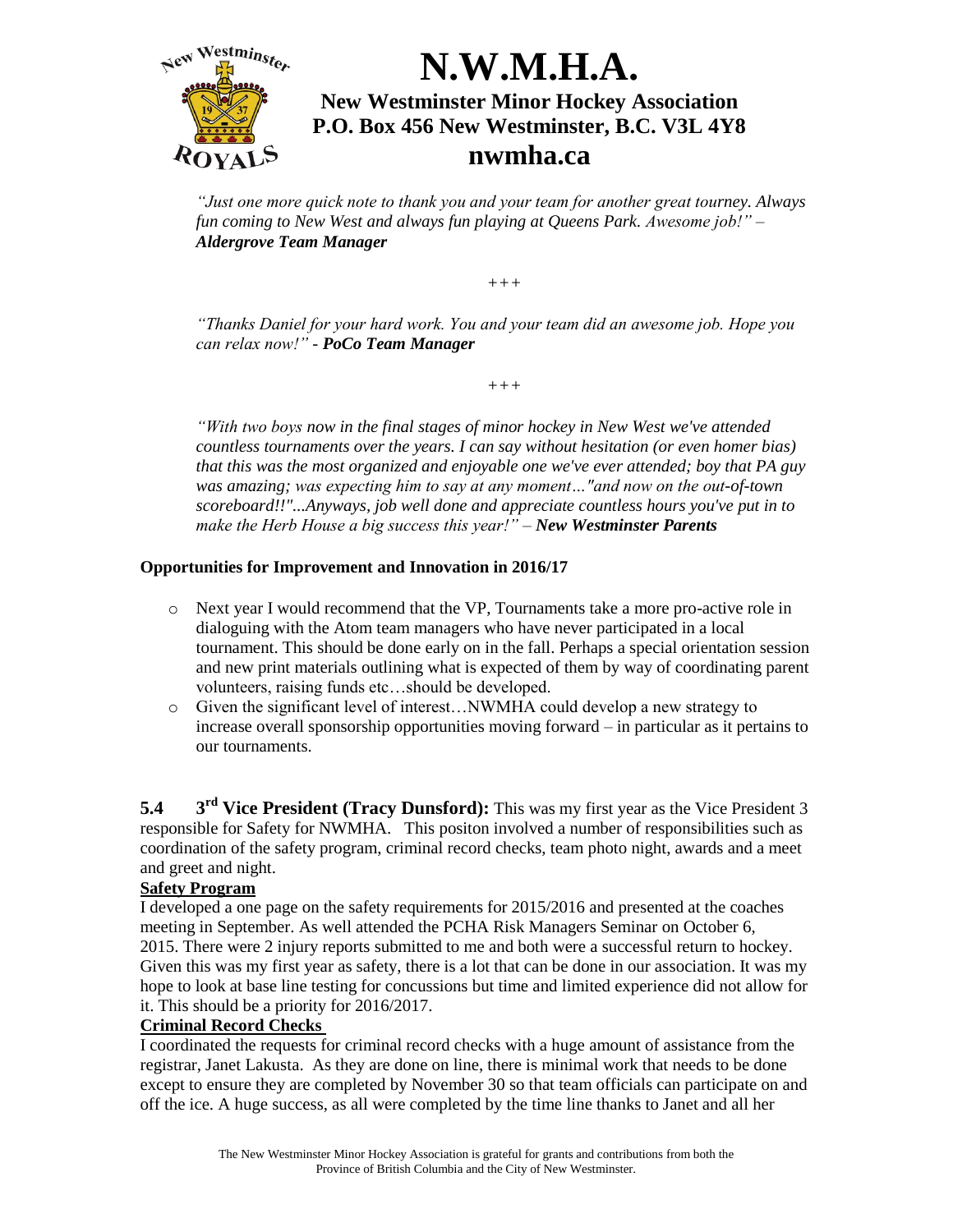

follow up. As criminal record checks are valid for 5 years, the work load moving forward will be to monitor those that expire and any new requests.

#### **Team Photos**

I coordinated team photo night on November 19, 2015 at Queens Park Arena. The evening ran smoothly and for the most part on time. This is thanks to the great cooperation from all teams and team managers. As there was a lot of requests for electronic copies of team photos for tournaments, team photo night is being bumped up a week for 2016 to alleviate this pressure.

#### **Awards**

I chaired the 2015/2016 awards committee and coordinated the notification to award winners, the awards themselves and presentation at the award ceremony.

#### **Meet and Great Night**

This was not coordinated this year. It is being planned for October 2016.

#### **Procedures Manual**

I am in the process of developing a manual that outlines the procedures for the above responsibilities expected of the Vice President 3. It will be ready for September 2016. I also participated on the Grievance Committee this year as well. I enjoyed the step up from a division manager the year before and prior to that a hockey mom. Lots more to do and I would welcome the opportunity to be Vice President 3 responsible for Safety for NWMHA for a second term to be able to accomplish more.

**5.5 Treasurer (Kurt Bordian): Motion** to approve the financial statements as presented for the year ending March 31, 2016. Motion: Kurt; Second: Lynda. Carried.

**Motion** to approve the proposed Budget for 2016-2017 Season as presented. Motion: Kurt; Second: Jeff. Carried.

**5.6 Registrar (Janet Lakusta):** This is our second year of on-line registration; overall, things are working well with it. Total registered on line as of April 11, 2016 is 282.

- On-line EARLY Registration was open until **March 31, 2016 at 2359hr**
- *LATE Registrations (after May 31st) may be subject to a waitlist*. NO exceptions or allowances after this date.
- *Payment received on or before May 31st will guarantee your player/goalie a spot on the pre-registration team list.*
	- o To make other payment arrangements, please contact the Treasurer as soon as possible.
	- $\circ$  Rep Tryout fee is \$25 and non-refundable. Refunds will only be approved if player is unable to participate due to injury/illness prior to tryouts **AND** concurrently decides that he/she no longer wish to tryout for a rep team.
	- o If player/goalie is undecided about tryouts at the time of registration, deadline to inform the registrar of his/her intent to tryout (with payment arrangement) is **June 30th, 2016** to add to the Rep tryout list. NO Drop-ins.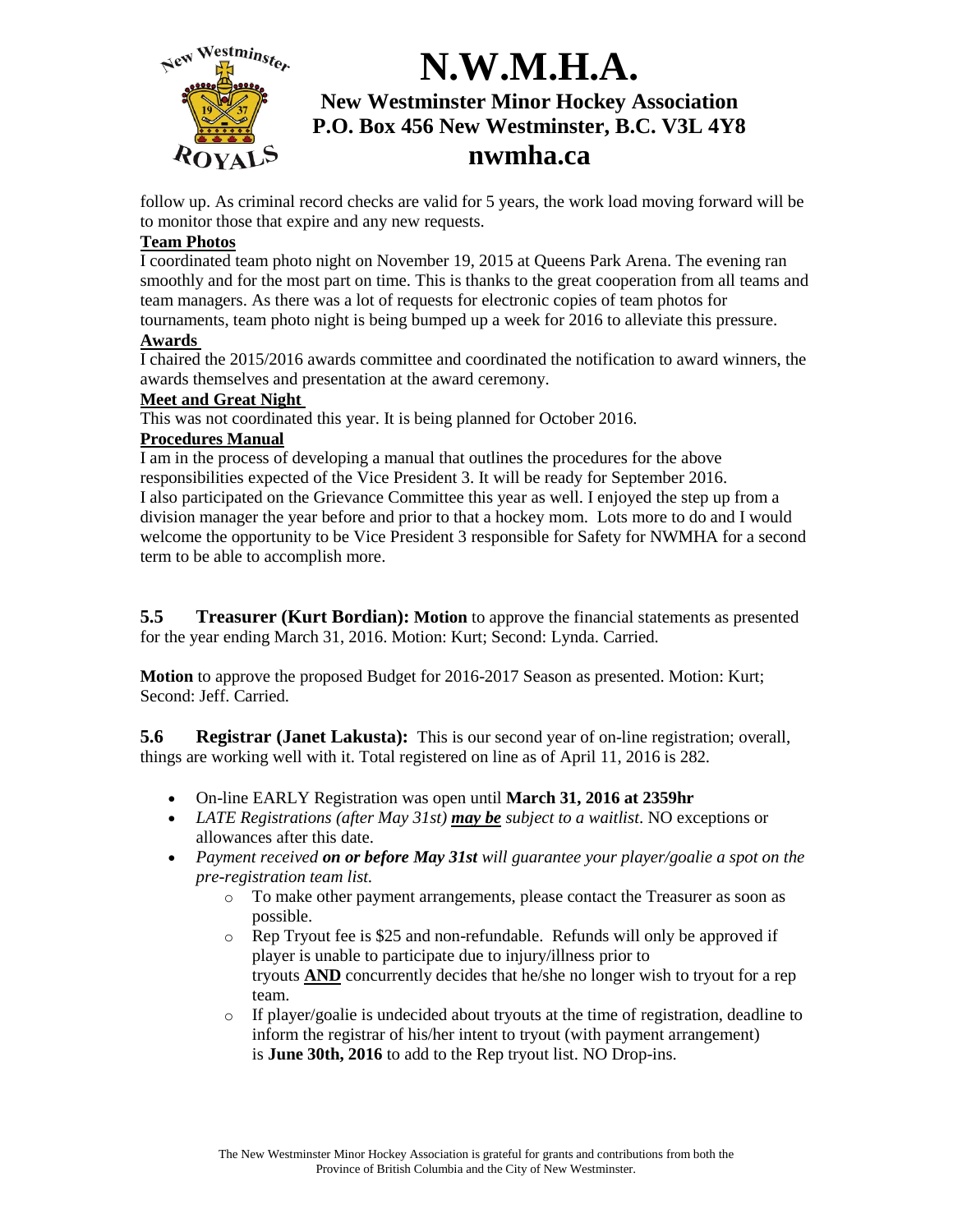

Kurt and I are going to streamline the registration and payment process so we don't run into late or no payment throughout the season.

Kurt and I did a thorough audit this weekend (Atom to Juvenile) and we have a few non-payment still to "chase" down...only 7 so far... We will complete the audit for the H1-H4 this week.

#### **CHALLENGES PREDICTED NEXT SEASON:**

I think that the challenge for me/us this year will be the goalie situation...this will be dependent on how many are returning, moving to next division and it will be a first registered AND paid to secure a spot however this will be depended on how many teams we create and coaches available.

#### *\*\*\*Placement of goalies if we do not have enough teams to accommodate in midget division\*\*\**

Estimated Number of NWMHA goalies in each division for 2016-17:

- Atom  $-3 + 5$ ?(unknown how many from H4 will be declared goalies)
- PeeWee  $-4 + 1$ ?(if he decides to stay in house to be a player/goalie)
- $\bullet$  Bantam -- 4 + 1?(player movement from Surrey)
- Midget -- 10 (this does not include the 3 goalies from out of district we acquired 2015-16 season)
- Juvenile -- 3 (1 moving up from Midget next season)

**5.7 Secretary (Vandy Britton):** Thank you to all of the executive and volunteers who work so hard for our association. We thrive because of your dedication. We are always in need of assistance so, please, if you are interested, get involved.

**5.8 Coach Coordinator (Pete Birovchak):** I want to thank all of the volunteers, team mangers, safety people, coaches that put their personal time into helping our Association and kids play hockey. I would like to especially thank all of the coaches that volunteered to help run rep tryouts. I also want to thank my colleagues on the executive for their dedication working week in and week out to make our Association run well.

#### *YEAR IN REVIEW*

I attended the BC Hockey AGM in June 2015. I attended some excellent workshops that covered Coach Mentorship / Tools and Resources / BC Hockey Standardization and player development. I also had the opportunity to network with many other coach coordinators from around the province from both small and large associations and private clubs. After networking with so many other coaches and learning how other Associations operate, I must express how proud I am of our development and coach mentorship program and how far it has come over the past few years.

Coaches meeting on Sep  $23 -$  Had about  $30/75$  Coaches attend the meeting in September. Better turn out than in years past but would like to see attendance improve as important information is released at these meetings. More importantly it is a forum for coaches to connect and network with each other.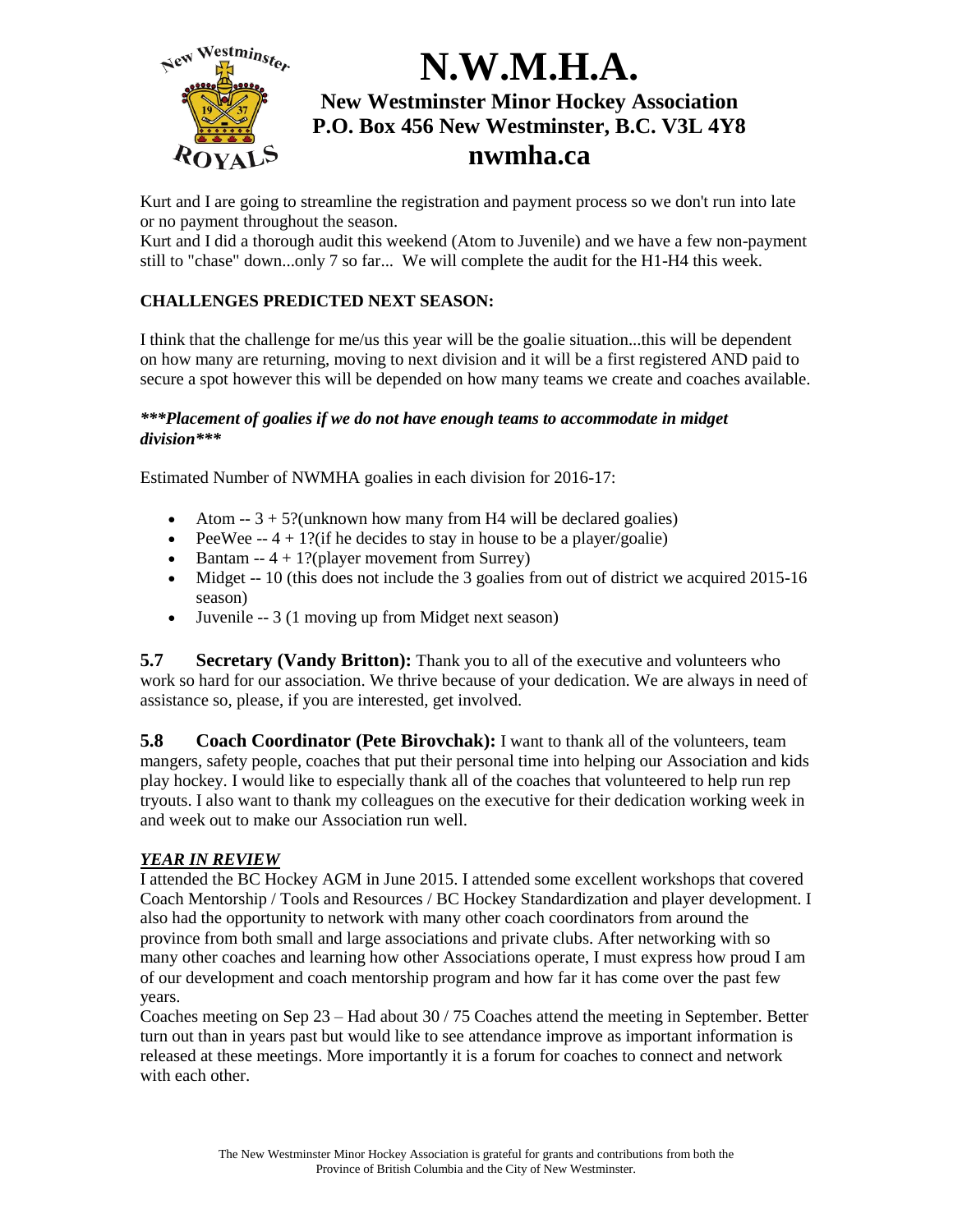

Coach Mentorship Program – Feedback from Coaches and RPM is that the program is positive and working well. This feedback was shared openly amongst RPM, as well as our entire Coaches roster, and our Executive.

One of my projects over the next couple months is to complete a "market sound" and engage other hockey companies to understand more about the services and programs they offer and compare to our current program to determine value. When the project is completed we will decide if we will stay with RPM or go in a different direction.

Power Skating / Hockey Skills Program – I am awaiting the final numbers on the program, but assume they were very close to last years'. Numbers are expected after April 17th. This program has been extremely well run this year. The curriculum was planned by RPM with the messaging from me that the kids need to be pushed out of their comfort zone to become better players, and correction is required. For the most part, there was 1 instructor for every 7 skaters. This is an excellent coach : player ratio. Most programs will have 20-25 skaters to 1 instructor. I want to thank Rory McDade for all of his hard work and owning this program.

Goaltending Program – I am extremely happy with the Veit Goaltending Program. Parent feedback has been very positive, especially regarding the 1 on 1 training at the Veit Training Ctr in New West.

Coach Suspensions – This year we had an extraordinary number of our Coaches suspended for one game or more during the season. While reasons for the suspensions varied, the over-arching theme of the suspensions related to verbal altercations with Officials. Our expectation is that whatever interaction Coaches have with an Official, regardless of the situation, is handled appropriately and in a manner respectful of the dignity of "all" participants. We want our Coaches to project a favourable image of hockey and of coaching to our players, other Coaches, Officials, spectators, families and the general public. We have to remember that most of the time, especially in the younger divisions, the Officials are just kids learning a new aspect of the game in a fluid environment and with a lot happening at once. We need to support them so they get better and continue officiating. But regardless of age, the refs will almost always make mistakes and miss calls…they do all the way up to the NHL.

Also a disappointment this season was not being able to host a clinic. There were no ice slots available. This needs to improve next year and I will work to ensure there are clinics hosted by NWMHA at the beginning of the season.

Next season, if I am re-elected, I would like to host a BC Hockey Dev 1 Clinic and a goaltending clinic for NW Coaches to teach them how to plan practices for their goaltenders. If we cannot obtain ice in New West we will host it at another facility. It is important we provide our coaches with development opportunities and clinics.

Coach Feedback from parents has been positive but few and far between. I encourage all parents to fill out these evaluation forms. The Coaches appreciate the feedback and it helps them work on their coaching skills. It also helps me recognize situations that may require attention.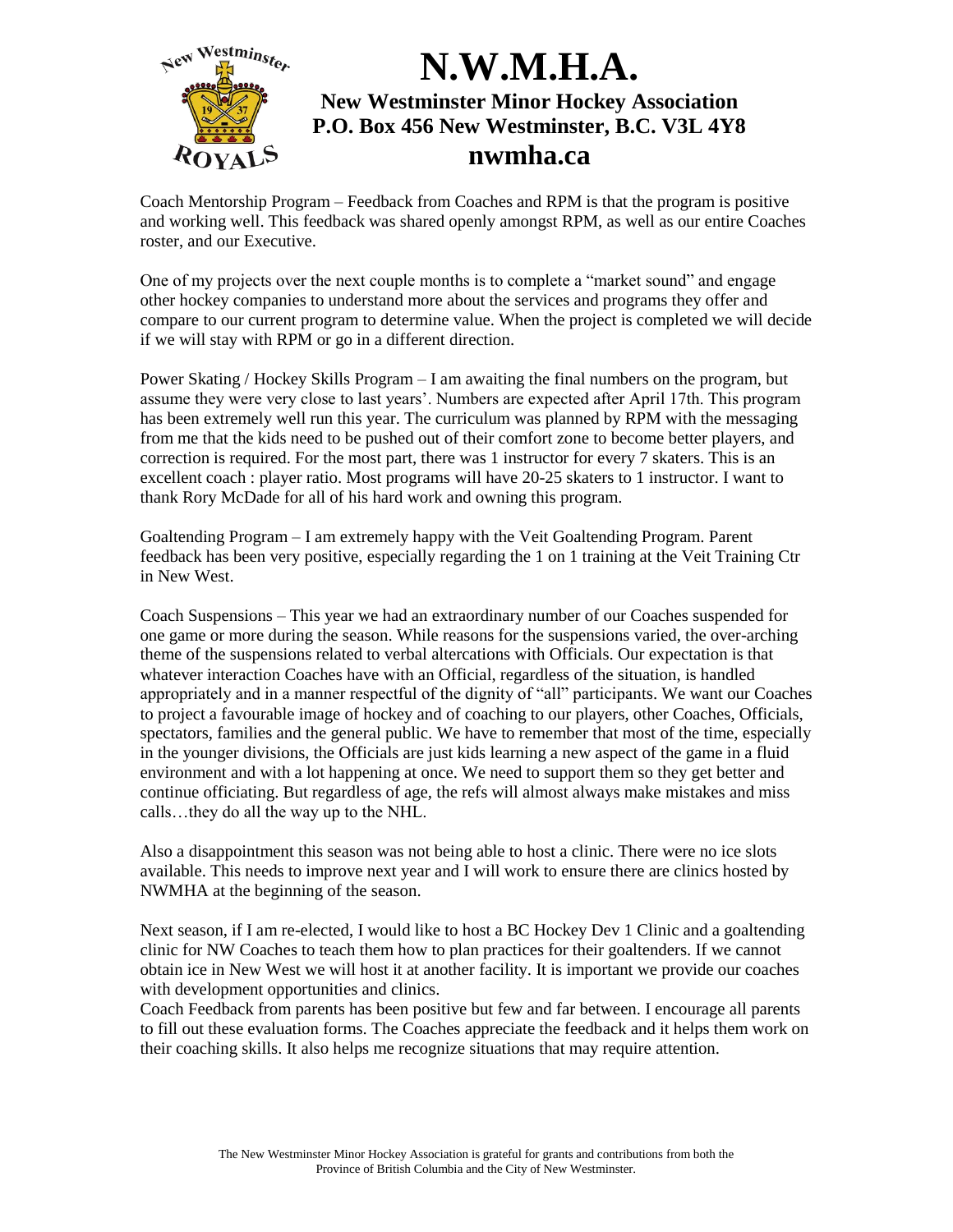

I want to thank Rob Nasato for improving our Coach's resources on the NWMHA website. The information has many videos, practice plans and coaching manuals for all divisions to help Coaches plan their practices and assist them throughout their season.

I also want to thank Rob for his support throughout the season and for the number of hours he dedicates to all of us on the Board.

Circling back to the AGM, I was made aware very quickly of NWMHA's voice in the hockey community. We are a very respected organization and held in high regard among other Associations. The challenges we face as a small Association are very similar to other Associations of all sizes. I am extremely proud to be part of NWMHA and look forward to our future.

**5.9 Equipment Manager (Kevin Woolley):** Thanks to QPA staff: Ron Booth, Mark Stevens, Matt, Mike, Ken, Rob, Jeff, Steve and John. These folk make my job a whole lot easier. Return day 2 of 4 has happened: Bantam is complete, as is Juvenile. Still missing jerseys from Atom, PeeWee and Midget.

New jerseys were tendered, The Hockey Shop was the successful bidder. We are trying a new manufacturer, SP, for the Red jerseys.

The jersey fabric was the main reason for trying a new vendor. Midget and Juvenile are getting new sets for next year.

We are correcting the red color to what was originally intended, Calgary Flames, as well as a minor change to the shoulder.

I am waiting on one piece of artwork to finalize the order.

Purchasing of new gear has stabilized with very little new required this year. The change next season to cross ice for H1 to H3 will mean doubling up on goalie equipment for these groups. Some has been purchased from this years' budget, the rest will come out of next years' budget. A few coaches have continued to view their whites as home jerseys instead of conflict jerseys. This is problematic in that a few replacements are expensive due to minimum order sizes and setup fees. I am considering not handing them out next season, at least to 2 or 3 coaches.

I have considered changing the type of socks we use, fabric instead of wool, however, have rejected the idea for now. The wool socks stretch to fit kids over a wide size range, the fabric does not. I don't want to be fitting socks to each player in the association, so we will continue with wool for now.

Last year was the first summer that I have been able to do a complete inventory. It was nice to see that the list and the gear on hand were virtually identical.

**5.10 Ice Allocator (Lynda Callard):** The past season was somewhat of a struggle with ice. We will need to look at ice more closely in the future as with the city doing such a good job of selling off their empty ice it makes it challenging to reschedule conflicts. Also with the loss of one entire weekend of ice for the Ringette tournament in November with no ice given back in return, plus the various other activities such as the Hometown Hockey, Midget Scholarship ice and tournaments it is getting harder and harder to resolve the conflicts.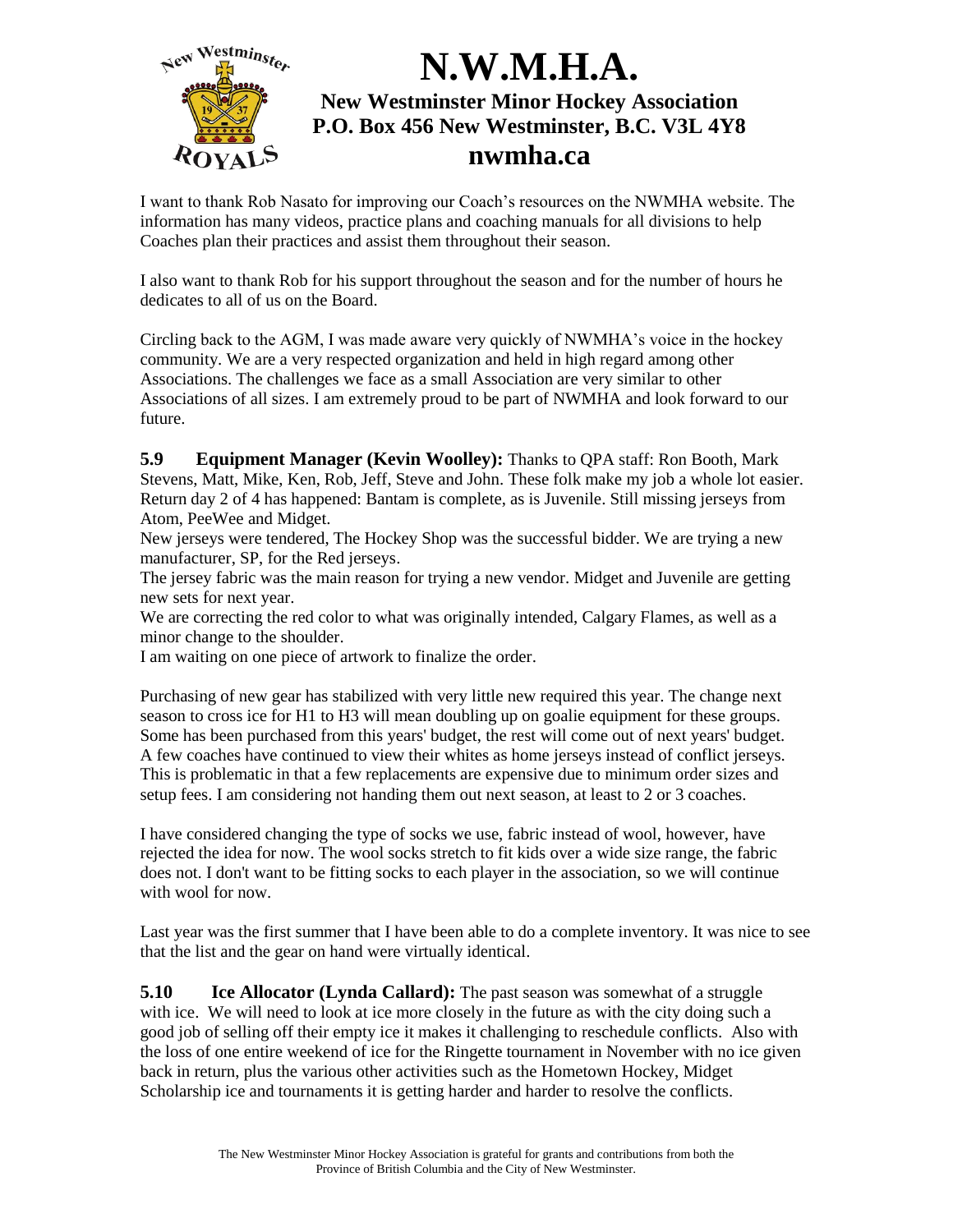

Also if re-elected I am looking at changing up the communication with the Team Managers. With an average of 25 emails per day pertaining to hockey and many with the same subject line it makes it not only time consuming but confusing as well, so I have some new ideas for next year on how to solve this issue.

In closing I would like to thank the city staff, Ron Booth, Lori Tumber and Anne Malm for the many hours and emails over the past season, without these people hockey wouldn't happen. I would also like to thank Rob Nasato for always standing behind me.

#### **5.11 Referee-in-Chief (Vacant):** no report

**5.12 Referee Allocator (Kelly Corbett):** This season started out quite stressful with the RIC stepping down during the first few months of our season starting and leaving our 12 new officials without potential mentoring on the ice. Since we had no RIC I asked a few of our more experienced officials to step up and help with the new officials. I would like to thank Seamus Marcantonio, Parker Corbett, Jaxon Corbett and Shawn Hagan. I also, during the season, tried to make sure that all officials were teamed up with strong officials and kept them informed that either it was an official's first time reffing or one of their partners needed a bit of support on the ice. I do believe that this helped to teach the officials to work and communicate together as a team.

With no RIC on hand I received a lot of communications from coaches, managers and parents with questions, observations and concerns. I did the best I could to be on top of most of this and tried to respond to everything that was brought to my attention.

We started the season with 12 new officials and ended up with 9 continuing through the season. We started the season with approximately 56 returning officials and by the time December 2015 came around we ended up with 32 officials that finished off the season. I managed to move 7 of the 32 officials into zone 6 so that they were able to officiate Bantam games and worked quite closely with the Bantam Referee Allocator helping him when he needed it.

In December, two of our officials were called upon and used during the Pat Quinn tournament that hosted Bantam AAA and Peewee AAA level hockey from all over Canada and did quite well. They were even offered spots in the playoff games.

In February we had 4 officials that met the criteria to be evaluated by BC Hockey to possibly officiate in the 2016 BC Hockey Minor Championships hosted in the Lower Mainland. Out of the 4 we had 1 that was chosen to do so – Ryan Horton.

Although this season started out rather stressfully, I believe that it was a very successful year. It was hard work, but our officials did the best they could under the circumstances, worked together and prevailed. I look forward to everyone returning next season and working with the new officials that are eager to begin.

I would like to say thank you to all the coaches, parents and managers that took into consideration the situation this year and were very patient with the officials on the ice. There were only one or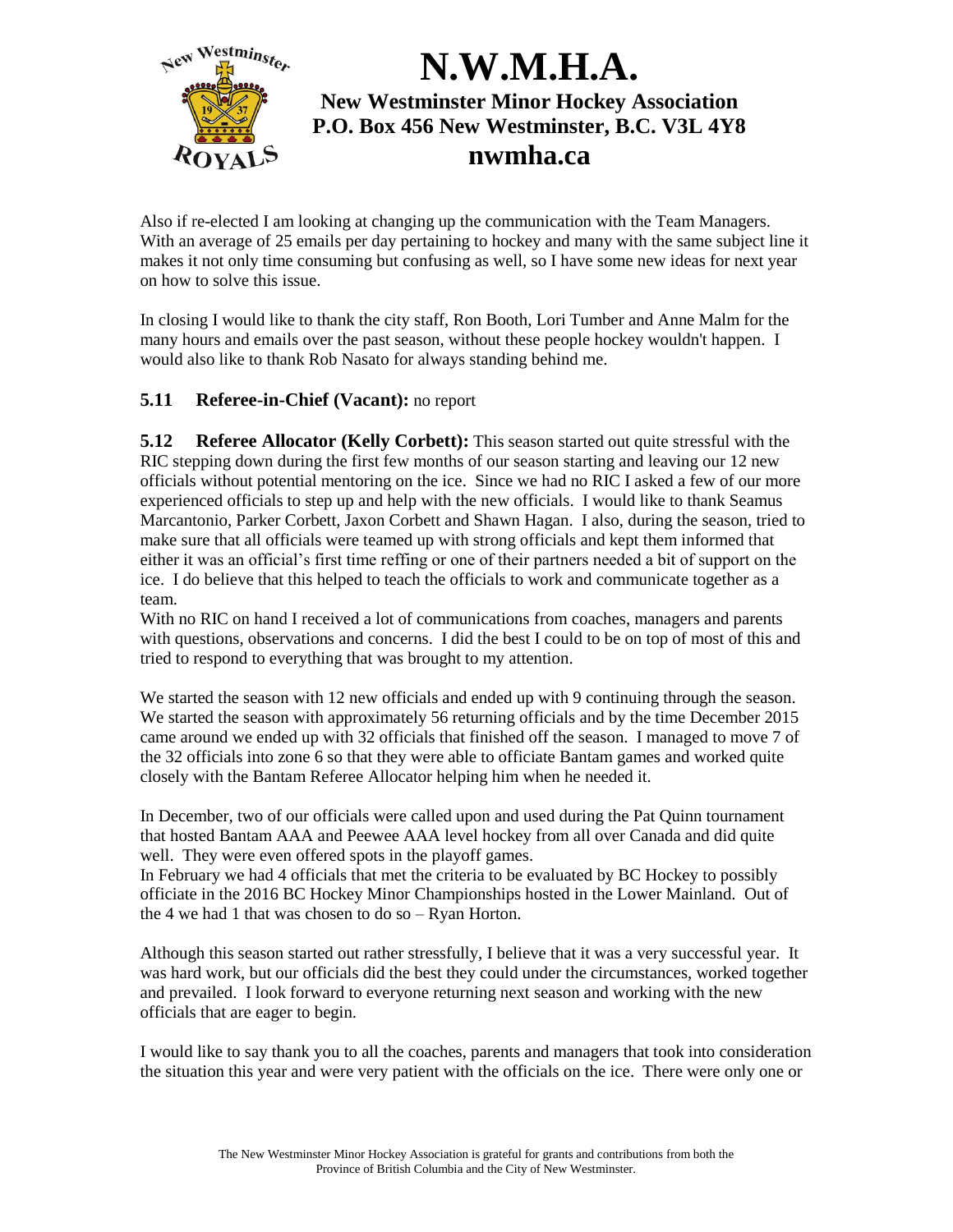

two incidents involving coached and officials this season and I am pleased to say that, although it involved a few of our officials, it was not at the PeeWee A level or below. I plan to run again.

### **5.13 Division Managers:**

### **5.13.1 H1-2 (Desiree Savoy):**

#### $H1$

2 small teams this season. They had a good season participating in an SFU mini intermission game, the Timbits jamboree and their H1 Banner game. This group basically practiced as one group, however attended their jamboree and banner game as two teams. There were many nonskaters starting out this season, but the group has made great progress and they have covered the requirements for the season.

 $H2$ 

2 large teams. Both teams maxed out their games at 25 a piece, playing 2 tournaments each. The team managers and coaches did a very good job of working together and, although there are two teams, this is a very cohesive group as a whole. The players are all progressing well and seem to be developmentally on track.

The cross-ice format was very well received by parents, coaches and players after the initial scepticism. Most of the teams we encountered preferred to to split their teams by skill level. 3 on 3 seemed to be the preferred number of players for these games as well. Teams smaller than 14 players would not be ideal for this format. Smaller nets are also preferred for this format.

**5.13.2 H3-4 (Jeff Nottingham):** First, I want to thank the NWMHA Exec. and Parents for allowing me to be a Division Manager. I have spent a large portion of my life involved in sports from competing for Hockey Championships across Canada and the US. The past year for me has given me a chance to give back to our community and to NWMHA, one place I thought I would never call home for hockey.

This year Hockey 3 and Hockey 4 had great seasons; they all competed in multi Tournaments from Squamish to Chilliwack. I would like to thank all the coaches, volunteers and parents for helping your child get to and from the rink and for being their biggest supporter.

I hope to see you all back next Fall for another fun hockey season.

**5.13.3 Atom (Barb Drake):** I would like to thank all the volunteers for helping this season. This was a great group of parents who dedicated their time to ensuring everyone had an enjoyable season. It has been a pleasure working with the Atom parents this season. As always, the number of parents that step up and volunteer is almost the entire team. This year, the Atom group had 10 new players that joined. Any feedback received was positive.

Atom A1: Coach Bruce Turris and Manager Pete Birovchak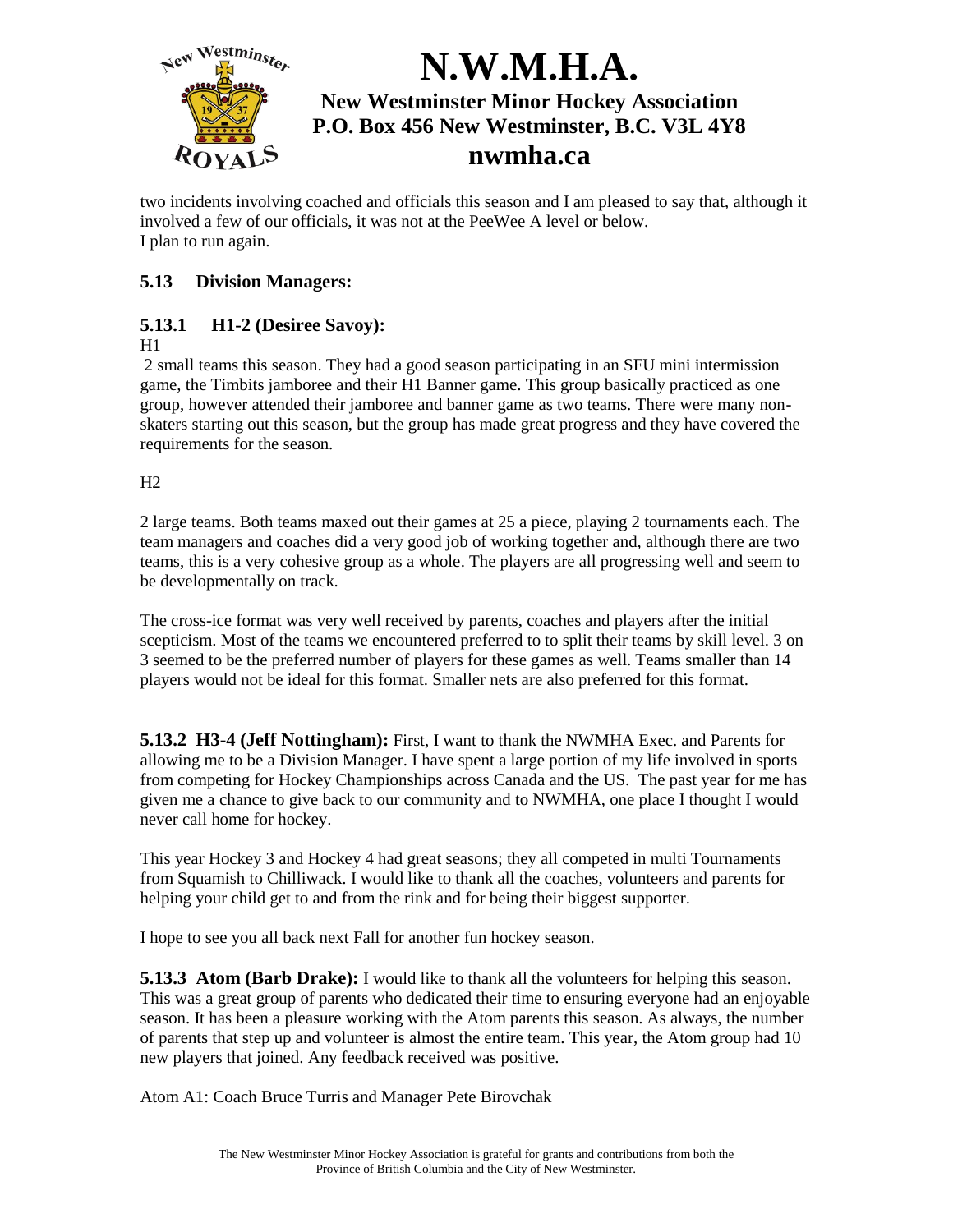

Atom A1 was very strong at the start of the season in flight 2. They were subsequently moved up to flight 1. This proved to be a very competitive flight. Despite this, the boys improved during the season. Despite a poor win/loss record, the scores were generally close. The parents were very supportive of the players and coaches throughout the year, which made it an extremely memorable season for all involved. Highlights of the season were winning their Christmas Tournament.

Atom A2: Coach Ryan Simpson and Manager Nancy Graham

The A2 team had a successful season in flight 4 where the competition was very evenly matched. The team make-up was 60% first year / 40% second year players. The coaches worked extensively on skating & skill development with an introduction to team concepts for the second half of the season. The team started slow but as the season progressed the boys improved, beating every team in flight 4 at least once. The team ended the season beating Vancouver Minor A2 to win the president series banner.

Atom C1: Coach Frank Topol and Scott Schiebler Manager Rick Noniewicz

Both teams had a fairly equal record at the start of the season. C1 improved as the season went on to finish in the green group with 10 wins and 7 loses and 1 tie. The highlights were the Bobby Love Tournament and the Coquitlam tournament. The team ended the season with a bronze medal win.

Atom C2: Coach Peter Forai and Manager Tiffany McMullen

Despite having a challenging win loss record, this team was able to enjoy the season. Players and families seemed to enjoy the season and appreciated the efforts of the volunteers. The few wins were celebrated. The highlights were the Bobby Love Tournament at the end of the season.

**5.13.4 PeeWee (Bud Sage):** This season saw the Pee Wee div have 49 skaters and 6 goalies. Because of the low numbers, each team had less than perfect numbers. three teams had 12 skaters and one team had 13 skaters.

Our options at the start of the year, were to go with three team with very high numbers , or four teams with lower numbers; the decision was made to go with four teams.

Of the 54 players 43 registered for tryouts. After the final A1 re-assignments were made there was still a group of about 20 players interested in an A2 team. The question whether or not to have an A2 team was vigorously debated and in the end the choice was made to offer an A2 team. Four or five families made the choice to move to house teams for different reasons. With the small number of players remaining the A2 team was one player less than the number needed. The offer was made to all those players who have voluntarily left and none wished to come up to the A2. So one player from the C ranks was offered a spot and was happy to move to the A2 team.

Both A teams struggled with player numbers and in the win/loss column. However when speaking with most of the parents, they felt the year was a positive growing year for their kids.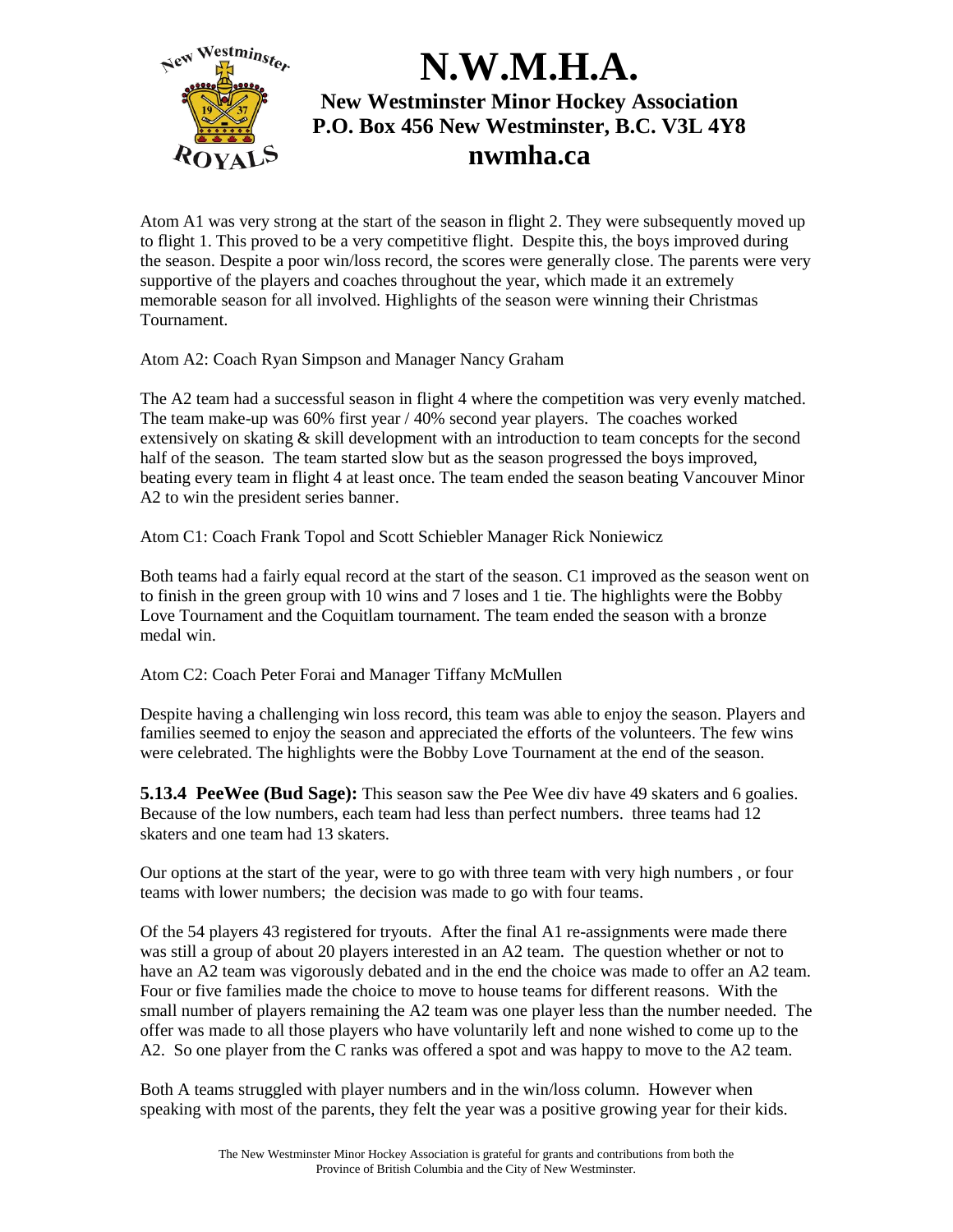

The two C teams started the year in the same middle (gold) group. Their records were very close heading into the end of league. C2 was placed in the gold second group, and C1 was place in the green third group. Both teams ended up near the bottom of their groups and needed to call up players for many games.

In summary:

I would recommend teams be no smaller than 14 skaters per team. It appears that as many families are interested in playing rep as there are for C leagues. In my opinion this decision must be made on a year to year basis.

**5.13.5 Bantam (Greg Sanderson):** C1 Coach Kevin Grey – Manager Mark Lewis C2 Coach James Musgrave – Manager Cindy Semkew C3 Coach Kurtis Lyons – Manager Donna Baron A1 Coach Rob Nasato – Manager Dave Schiewtzer

This year was a pretty good year for the Bantam division, with few serious behavioral or discipline issues. The team all attended at least one tournament, with C1 winning the Coquitlam Christmas tournament. Unfortunately, we had one player leave hockey for personal reasons. I touched base with both the coach and the family on the subject. At this point he is intending to return next year.

The Bantam teams were active in Hometown Hockey events. The Rep team played in front of 500 or so people on Friday and C1 goalie Alicia Narin was featured on the Sunday night broadcast with Ron McLean and Tara Sloan. One pretty cool moment was when Alicia took time to thank her mentor Kegan Melenychuk for all his support in her journey. All the players from C1 stuck around after the game to cheer Alicia on. They could be seen in the back ground jumping up and down, carrying on like 13&14 yr. old boys do, and the selfie shots prove that many of them are still very captivated by big time hockey, even if it's just former Red Deer weather man Ron Mclean

For balancing we decided to have the coaches take a larger role in the process, and draft their own teams as opposed to having the players assigned. We did the draft after the  $1<sup>st</sup>$  round of Rep releases, so most of the players were available, this also allowed us to use the final rep releases to balance the teams. Coaches' sons were assigned ahead of time and there were 4 lacrosse players that requested specific practice times that we worked into that team's draft cycle. We still needed to do some moving of players after the first few games, and goalies were a bit of a struggle due to the varying degrees of ability and experience. Overall I was happy with the draft and I think most coaches were happy as well. There were some concerns from one team manager about the lacrosse players but the coaches all agreed at the start and had no problem with it. If I return as Bantam DM we will work on some changes for the draft to improve the process, possibly including all team managers as well so they can better understand the process.

The common thread amongst all Bantam teams was penalty trouble. Each team had either the lowest or 2nd lowest sportsmanship points in their group. If C1 and C3 had just 3 more Spt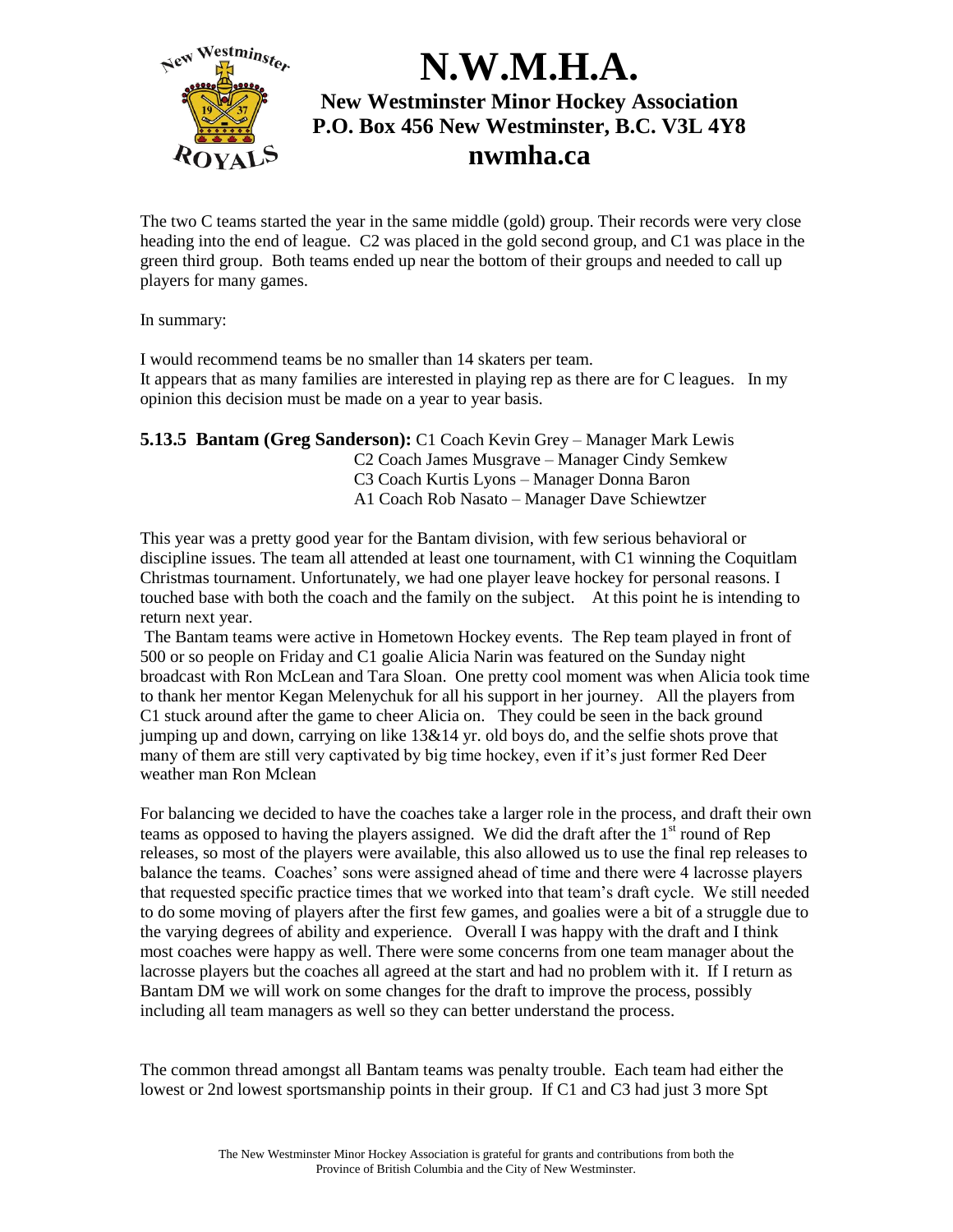

points they would have moved up a group, while C2 had enough wins to overcome their sportsmanship short fall.

Team records and stats, some of the coaches provided reports for, see below.

C1 10 - 8 - 3 Finished 5th in the Gold group played in the Green playoff bracket, making it to the banner game where they lost in overtime on an amazing shot. Finished with the lowest SPT in their group.

Bantam C1 – Kevin Grey. Goods and bads. My season has been great. I've learned a tonne. See below:

Good:

- Setting a goal at the beginning of the season to make the banner game and we did! Lost in OT
- We went 5-1-1 in the playoffs to be the first team to make it to the Banner game, almost a week earlier than the other team
- We won the Coquitlam Bantam Chill Tournament quite convincingly in December just before Christmas
- Alicia Narain had a stellar 2nd season capped off by a Hometown Hockey visit from Ron Maclean and Tara Sloan. She was interviewed on Sportsnet during an NHL game.
- Ash Rutherford scored 50 goals in our first 30 games this season... Finished with 74 G 43 A
- Losing to NEW West C2 6-0 in a playoff game and then bouncing back to beat them 6-3 in the next playoff game

Bad:

- Ongoing behaviour and disciplinary issues. Team used progressive discipline starting shift benching moving to period benching, up to 3, followed by elevating it to the board for further action.
- Penalty issues for 3 players- ejections, misconducts, and numerous penalties.
- Referee concerns including one official calling one of our players a name during a game where he was down injured
- One of our players missed at least 10 games at the end of the year after taking a late hit to the head suffering a concussion. The hit was after the  $3<sup>rd</sup>$  period horn and it cost our player the rest of the season and playoffs.

Overall, I have enjoyed every minute of this season and I will be back next year, should I be invited. I am so proud of the team and where we have come from. Winning the Banner game would be the icing on the cake, to what I feel was an awesome season. Coach Kevin Grey

C2 14 - 5 - 2 Finished 3rd in the Green group playing in the Green playoff bracket. 2nd fewest SPT points in their group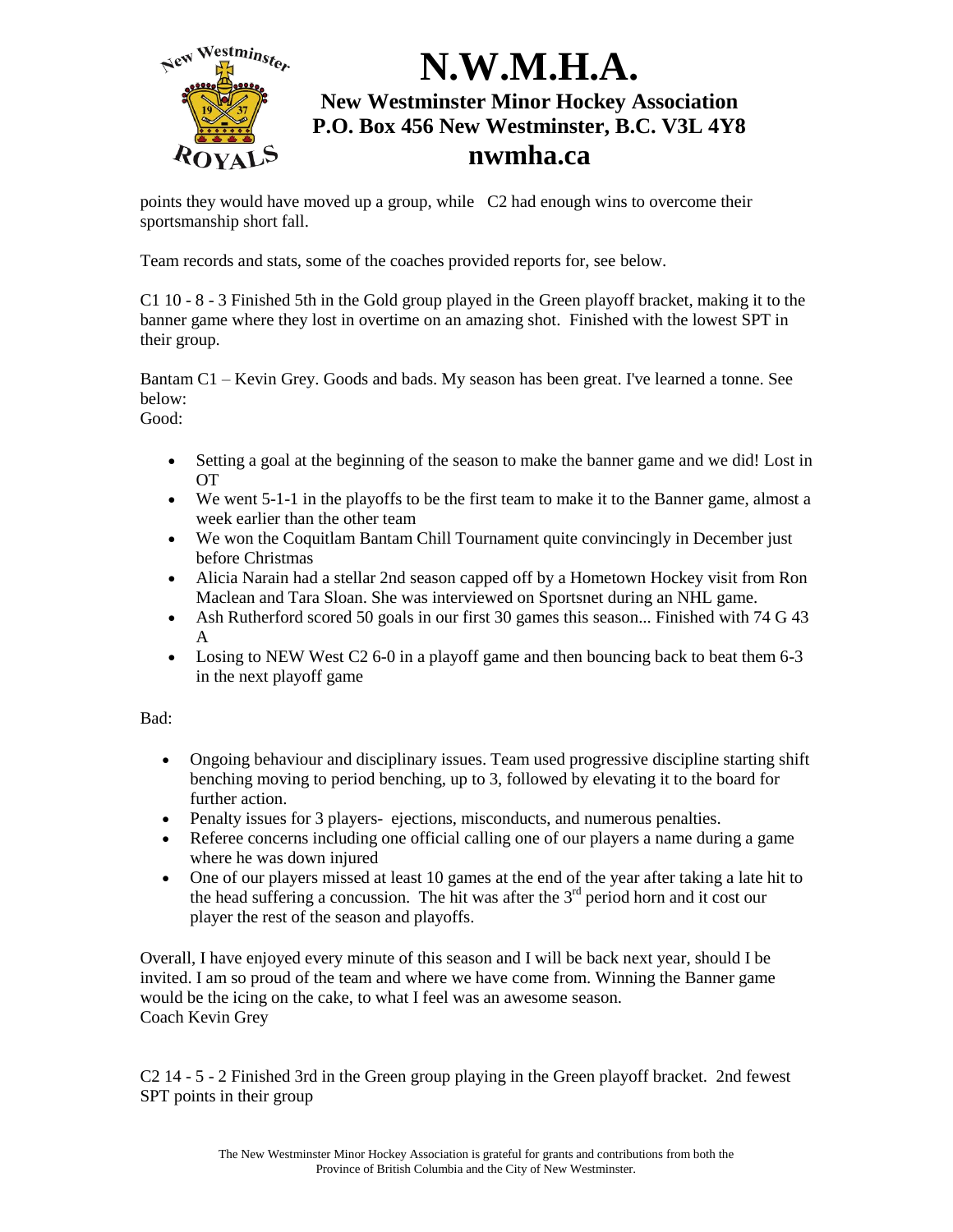

Coach James Musgrave: Season was great! An excellent group of young men. Participated in 2 tournaments Richmond and Bremerton.

Finished 2nd in our division and then just out of the banner game after being moved up for the playoffs.

Presidents C League Playoffs – Green Division: 8 games played 3-4-1 3rd place.

Our last game was hands down our best team effort and most complete game of the year which was rewarding for players, coaches and parents alike to see the full extent of their progress on display.

Coach James Musgrave

C3 11 - 5 - 2 Finished 3rd in the Orange group, playing in the Orange Playoff bracket. Finished with lowest SPT total in Bantam presidents league. Played in Mission Tournament and lost in semi-final game.

A Team 1 - 14 - 5 finished  $10<sup>th</sup>$  in flight 3 below average in SPT points. Won first round playoff game vs Surrey.

#### Rob Nasato Bantam A:

The year has been an interesting ride. With the exception of one player and one goalie, the rest of the team had never played hitting rep hockey, several have never played rep hockey and it has been a very challenging learning curve for many of the kids. Although the results are not there from a win loss perspective, the compete level improved as did the skill. The next step for most is to take the skills these kids show in practice and translating it to game play.

As for the highs and lows of the season.

The low:

1 the lack of commitment to practice with many on the team missing multiple practices resulting in very few practices having the entire team.

The highs:

1- Our play in the placement round was so beyond expectations that we ended up in flight 3 but likely should have been in flight 4.

2- The play of our two goalies who have been by far our best players all year.

As a whole, the kids skills improved, their effort improved, their game play improved and their behaviors matured and most of the kids had fun this year and these things have made the year a success.

To wrap up I would say that overall a good year. I want to thank all the coaches, managers and team officials for their time and dedication to the kids of New West. Without your support our kids would not have the opportunity to play hockey in our city. I would also like to thank the board for their ongoing support and dedication to the kids in New West, a truly great group.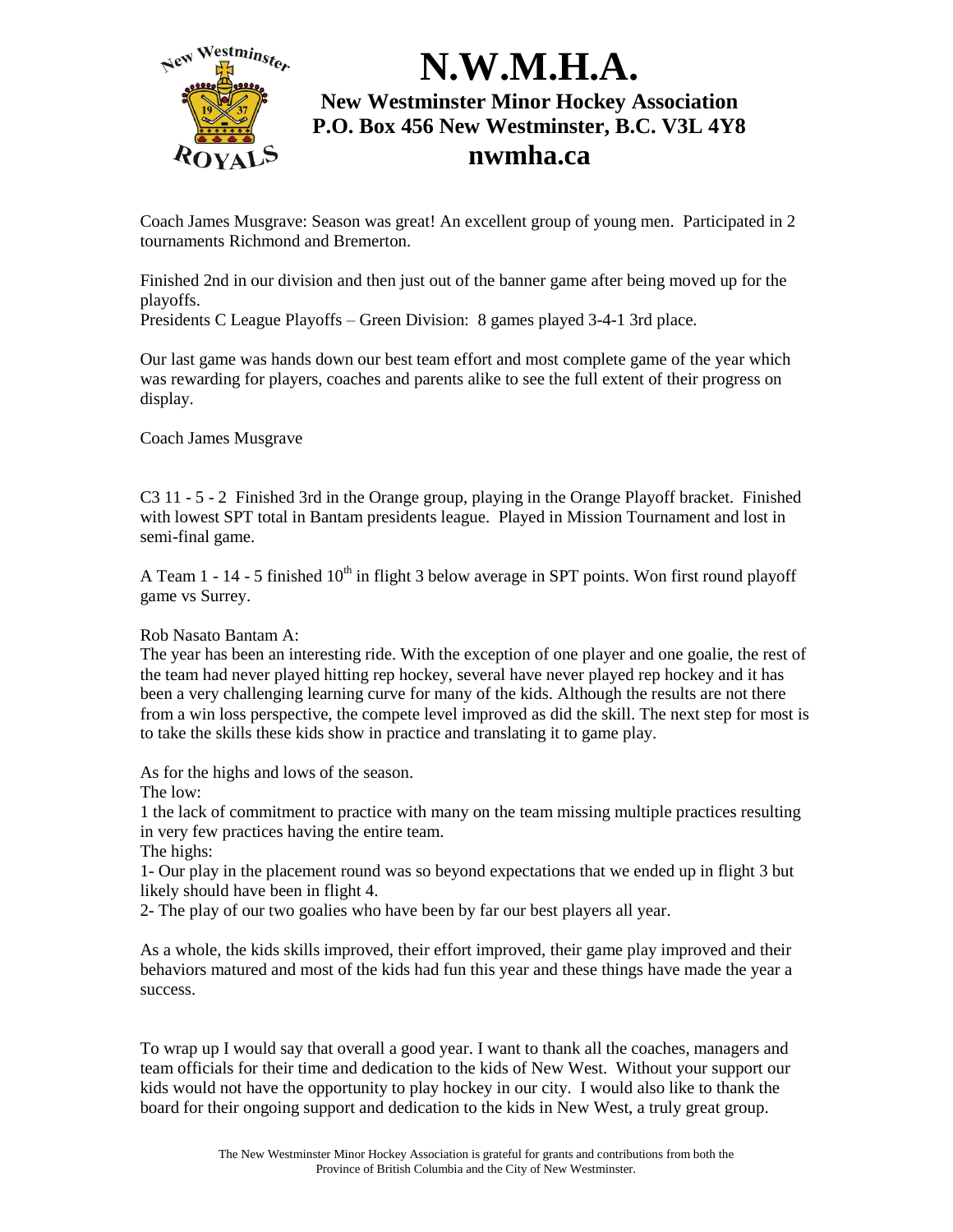

**5.13.6** Midget (Jennifer Lauener): I would like to thank all the coaches, managers, safety people & parents of the 5 Midget teams this year.

During the Rep Tryouts it was determined that there would be a Midget A2 team this year – the first Midget A2 team in years.

There were 5 Midget teams, A1, A2, C1, C2 & C3

Midget A1

Thanks very much to Head Coach Dwight Noda & Assistant Coaches: Brandon Newman, Garett Hoffard & Josh Lauener & Manager Shelly Klimchuk.

Placement: 3- 4- 1 5th/ 9 teams in group 2

League:  $5 - 11 - 2$  9th 12 teams in flight 2

Playoffs: Lost to Semiahmoo in round 1. Went 6- 0- 2 for 1st place & won the President Series 3 Banner.

Tournaments: Went to San Jose, California & came in 1st place & won the tournament. Came in 2nd place in the New West hosted tournament.

Special thanks to Dwight Noda who has coached for at least 9 years with NWMHA.

Midget A2

Thanks very much to Head Coach Kerry Lynn & Assistant Coaches: Shawn Hagan, Paul Hackett & Marc Mondin & Manager Steve Tucsok.

As mentioned it was the first Midget A2 team in years. 16 skaters & 2 goalies started with one of the two 3rd year players dropping out in the first 1/3 of the season. There was a mix of players with 8-9 players having played Rep previously, with neither of the goalies having played Rep before.

Placement: 3- 4- 1 6th/ 9 teams in Series 6

League: 10-6-2 Tied 2nd/12 teams in Flight 5

Playoffs: Beat Semiahmoo in the 1st round. Lost to Whistler in a 4 point series. Whistler was the Midget Tier 3 BC Champion.

Went 0- 5- 1 in the President's Series.

Tournament: Went to Osoyoos & placed 6th in a Tier 3 tournament.

Overall the coaching & management team had an enjoyable season with all the players improving their skills.

Kerry Lynn wants to recommend the following:

1. Wants the executive to make a better effort to inform players & parents that an A2 team is always a possibility in any given season.

2. Regarding development it was disappointing that of the 4 taxi squad players only 2 were called up on a regular basis  $\&$  1 Bantam player. Thus the A1 team chose to play with a short bench at times, not developing the A2 players as much as they could have been.

Midget C1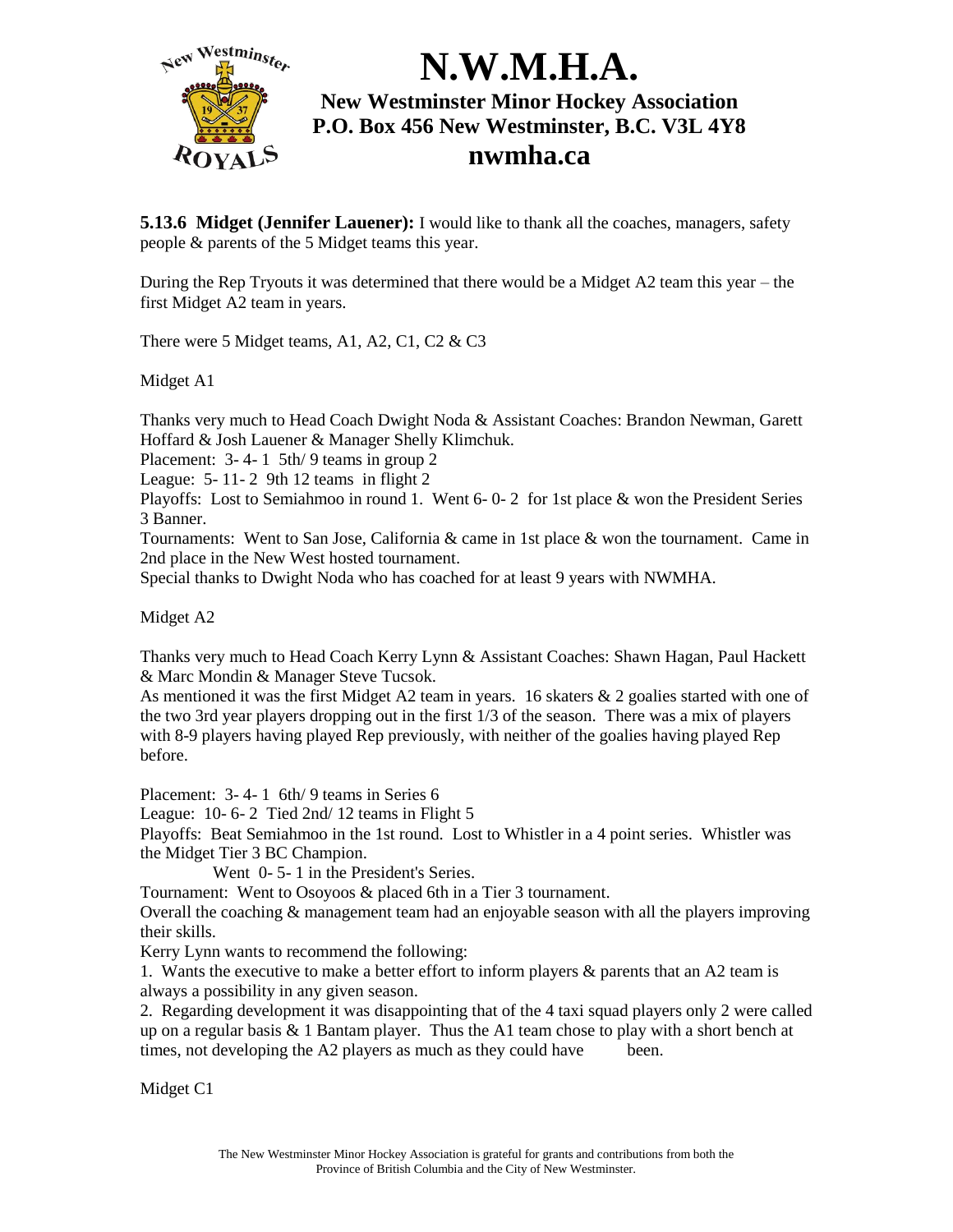

Thanks very much to Head Coach Wayne McCarthy & Assistant Coaches: Rob Celle & Tony Black & Manager Mike Haberl.

Balancing: 4- 3- 3 6th/ 15 teams in the Blue Group

League: 5- 10- 3 9th/ 10 teams in the Gold Group

Playoffs: 0- 7- 1 5th/ 5 teams in the Red Group

Tournaments: Came in 1st place in the New West hosted Herb House Tournament.

Started off strong & tailed off during the second half of the season.

Midget C2

Thanks very much to Head Coach Brian Tuccori & Assistant Coaches: Lee Bond, Peter Cho, Neil van Laare & Kane van Laare & Manager Nikki Binns.

Balancing: 2-6-2 Tied 11th/15 teams in the Blue Group

League: 4- 11- 3 10th/ 10 teams in the Gold Group

Playoffs: 2- 5- 1 4th/ 5 teams in the Red Group

The C2 team had the most 3rd year players with at least 1/2 the players having part time jobs. Thus they weren't able to make many practices & games. The team played with a short bench for most of the season. In addition Brian was sick for almost 2 months & missed a lot of practices & games.

Brian Tuccori has given countless hours encouraging his players & other NWMHA players to volunteer for the Province Empty Stocking Fund, organizing a skills competition every year & getting his team to serve meals to the less fortunate. Brian has coaches for close to 10 years with NWMHA as a non parent coach which is truly amazing & very appreciated.

Midget C3

Thanks very much to Head Coach Brad Semkew & Assistant Coaches: Bob Turnbull & Duane Searle & Manager Samantha Balfour.

Balancing: 3- 3- 4 Tied for 5th/ 14 teams in the Gold Group

League: 10- 7- 1 3rd/ 9 teams in the Green Group

Playoffs: 4- 2- 2 3rd / 5 teams in the Red Group

The first part of the season was challenging as the attendance , especially with the 3rd year players was inconsistent. In the 2nd half of of the season attendance improved for games & practices, getting 12 players out regularly. Brad made a point to emphasize good sportsmanship throughout the season.

Tournaments: Played in the Herb House Tournament. Played in a tournament in Bremerton & had fun.

**5.13.7 Juvenile (Christel Nouwt):** Juvenile A1 played their regular season in flight 2 of tier 1. There were hard fought games against Vancouver, PoCo, Cloverdale and the team ended in second place behind Vancouver.

Playoffs started with an exciting comeback win but they could not win the next 2 and dropped down to the Presidents Series playoffs. Highlight of this series was the final game against Seafair which resulted in the title.